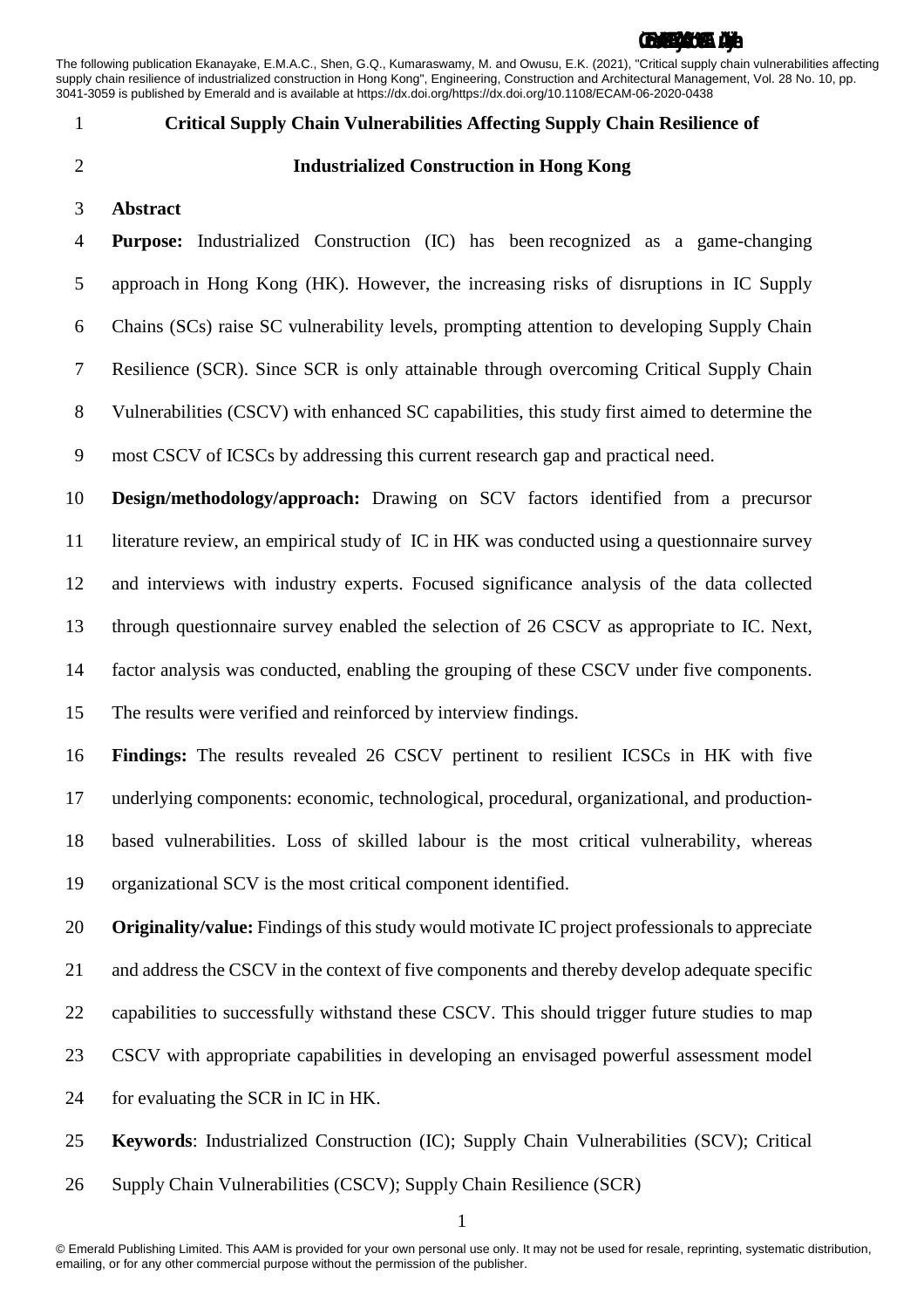### **Introduction**

 The construction industry is one of the most significant drivers of the global economy (Ahmad et al., 2020). Also, this industry is well recognized for its significant contribution to the built- environment, generating massive employment opportunities and economic growth (Bao et al., 2020). The construction industry is reputed to be an engine of growth for economies in general, including of Hong Kong (HK) whose gross domestic product of USD 366 billion in 2019 and a 4.5% contribution was from the construction sector (Trading Economics, 2020). The proportional contributions of the construction industry are usually even higher for developing countries and have been recognized for decades. Given their pivotal role, Governments have also periodically appointed high-powered Committees to recommend industry reforms to improve construction industry performance in many jurisdictions including for example, in the UK, Singapore and Hong Kong around the turn of this century (Egan, 1998; C21, 1999; CIRC, 2001). However, due to persisting poor safety performance, delays and cost overruns, the industry continues to seek innovative solutions to enhance industry performance in many jurisdictions including Hong Kong (CICID, 2011; Wang et al., 2019).

 In one major response, Industrialized Construction (IC) is proliferating worldwide (Goodier et al., 2019), enabling better quality, improved safety and reliability in the construction process (Wang et al., 2019). IC covers the streamlining of processes and products from offsite fabrication (Gibb, 1999). While IC with offsite fabrication may be traced back to mass multi- storey precast housing after World War II, its recent resurgence has emerged with an increase in the proportion and complexity of components that are prefabricated offsite (Luo et al., 2019), with recent demands for pre-engineered components, e.g. toilets with building services installed and more recent demands for more complete modules, e.g. for fitted out rooms.

 In this context, IC has been widely adopted in Hong Kong (HK) construction practices, targeting higher-quality, more productive, and safer construction process with less adverse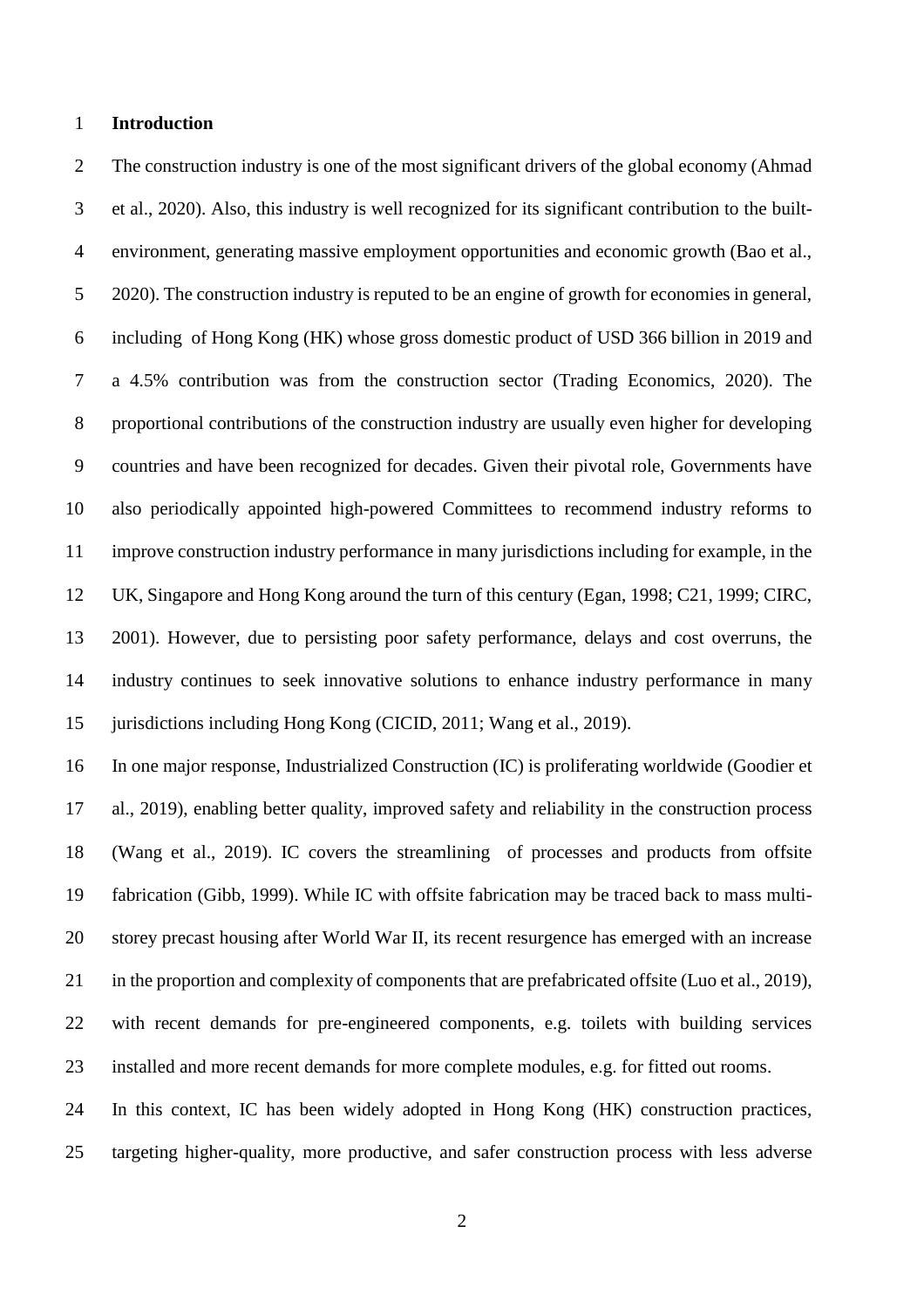impacts on the environment. Also, since HK is facing challenges such as an acute shortage of skilled labour, an ageing workforce, space constraints, and escalating costs, the government has encouraged IC (Zhai et al., 2019). Space and logistics constraints are especially serious in Hong Kong being a particularly highly dense high-rise city. For instance, the HK Housing authority has been using IC in their public housing projects for many decades, while the HK Housing Society has initiated using modular integrated construction in their subsidized sale flats to help address the housing problem more efficiently (Ekanayake et al., 2019). Overall, IC is a game-changing and innovative approach that transforms cumbersome in-situ construction methods into more integrated, value-driven production and assembly processes of mostly prefabricated components.

 However, rapidly increasing expectations from IC in HK have highlighted risks from potential Supply Chain Vulnerabilities (SCV), thereby opening a hitherto neglected research area of achieving resilient Supply Chains in IC (ICSCs). The ICSCs span across three phases, of factory prefabrication, logistics, and on-site assembly (Luo et al., 2019), and are hence, subject to the weaknesses of fragmentation, poor interoperability, and discontinuity (Li et al., 2018). These weaknesses, in turn, arise from and foster numerous vulnerabilities that have been shown to adversely influence the performance of ICSCs (Ekanayake et al., 2020). Clearly, the vulnerabilities in ICSCs would necessarily be more in number and deeper in impact than in traditional construction SCs where more work is on-site. For instance, since the components for HK are manufactured far from the site, usually in Mainland China, the risks of disruptions and/or damages in production and transport are necessarily higher than they had been produced on site, or even closer to site and in the same jurisdiction. Such geographically (more) dispersed and complex ICSCs may generate continual turbulence and trigger unpredictable disruptions, causing significant threats to project implementation (Ekanayake et al., 2019). Hence, effective management of SCV is critical for ensuring timely project delivery in IC (Li et al., 2018). Since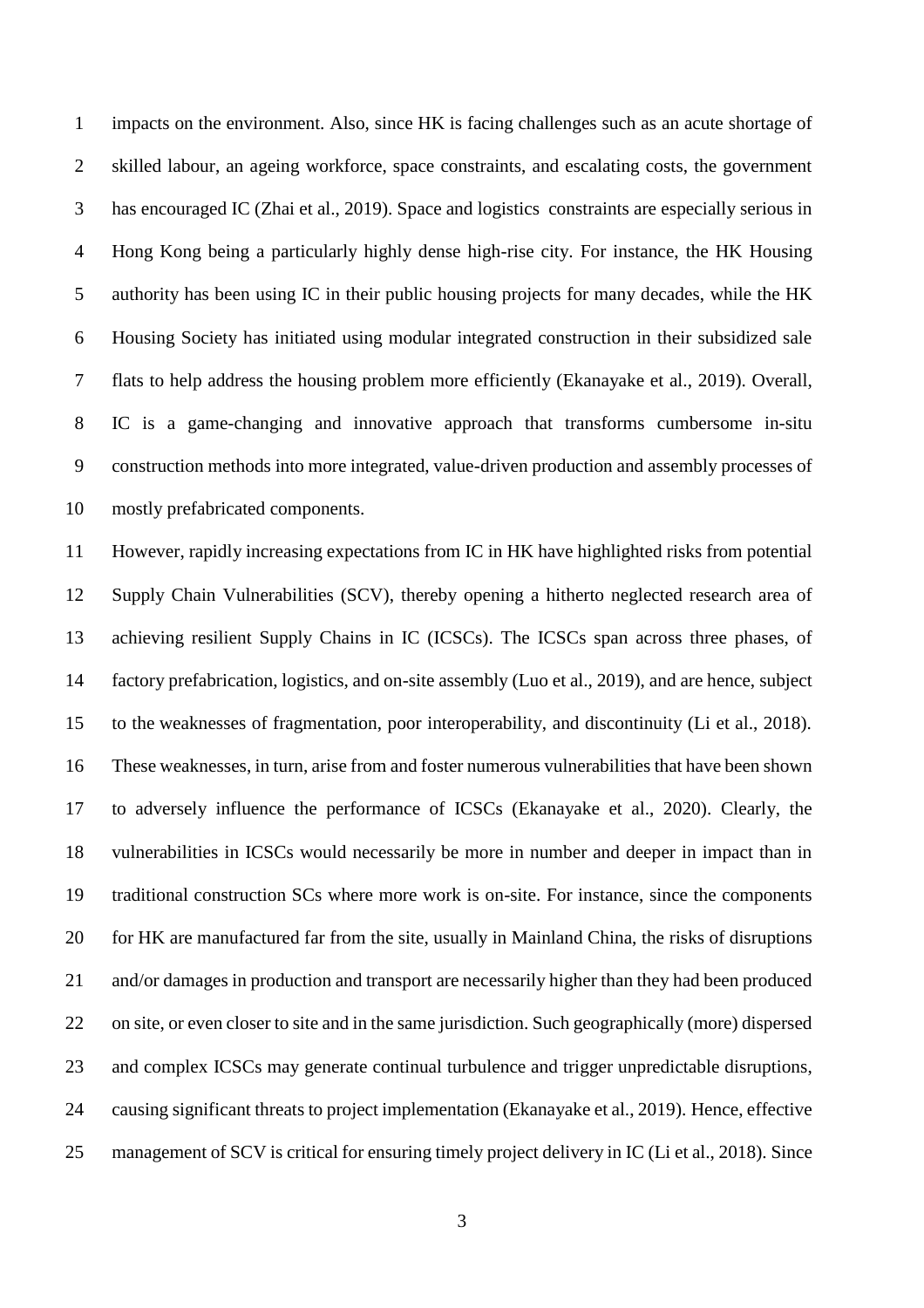traditional risk management practices are unable to cope with all these vulnerabilities fully and effectively (Van Der Vegt et al., 2015; Zainal and Ingirige, 2018; Ekanayake et al., 2019), it is timely to develop and implement Supply Chain Resilience (SCR) measures that enhance SC capabilities to alleviate, if not overcome, SCV in general (Pettit et al., 2019) and those in IC in particular (Ekanayake et al., 2020). Besides, 80% of global organizations assign SCR the top priority in handling SCV (Sabahi and Parast, 2020). SCR provokes anticipation, flexibility, and visibility of SCs to ensure high performance and customer value (Chowdhury et al., 2019). Thus, effective withstanding of SCV could reduce additional cost implications, project delays, and safety hazards by boosting ICSC performance and productivity. Since SCV cannot be eliminated, SCR can be achieved by maintaining an appropriate balance between the associated vulnerabilities and capabilities (Pettit et al., 2019). Therefore, it is vital to accurately identify SCV, especially the Critical SCV (CSCV), affecting SCR so as to identify and develop the appropriate capabilities that could help address those effectively.

 However, there has been no known attempt to determine CSCV in IC in HK, while there were some studies on IC risk identification (Luo et al., 2019; Wang et al., 2019) and risk mitigation (Enshassi et al., 2019; Du et al., 2019). Given the above-mentioned industry imperatives and the lack of theoretical underpinnings to formulate reliable solutions, this study was inspired and motivated to investigate the principles and practice of CSCV affecting SCR in IC, from the viewpoint of academic and industry experts and the practitioners in HK. By focusing on the CSCV identified from this study, it is expected that the industry professionals will be far better informed on the resilience imperatives for value-enhanced ICSCs in HK. The level of criticality of the vulnerabilities is further explained, facilitating a better understanding of the critical vulnerability factors which enables decisions on developing appropriate capability measures to counteract them more effectively. Moreover, the findings of this study are expected to encourage a future exercise to develop an integrated model of CSCV and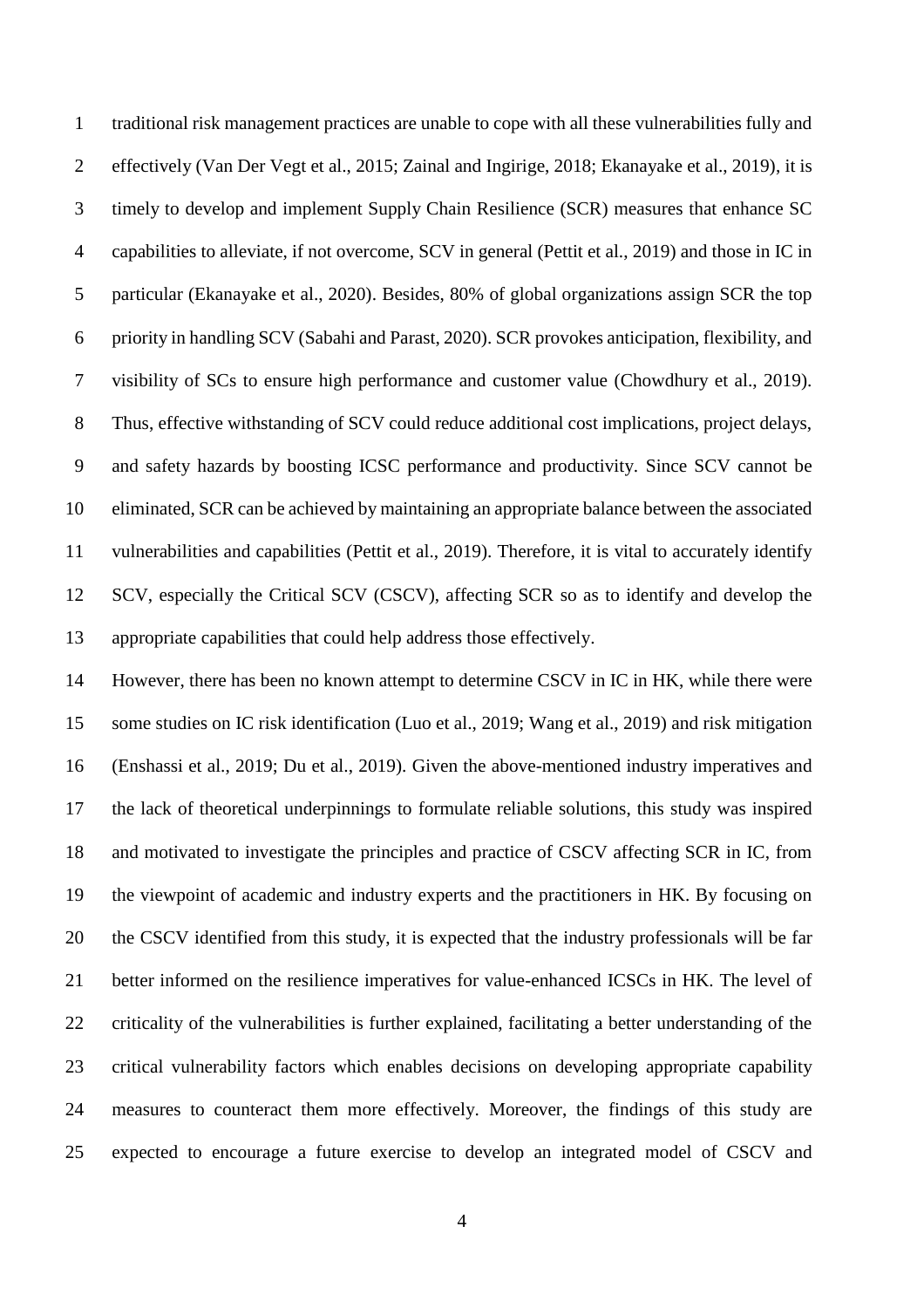appropriate capability initiatives to counteract these CSCV, in turn, pointing to directions and suitable strategies for boosting SCR in IC in HK. Based on the above premises, an empirical study was conducted to realise the study aim. The details of the research methodology adopted, results derived, consequential discussion and conclusions drawn from this study are described in the forthcoming sections.

## **Research Background**

 Disruptions at any point of time or in any 'link' of an ICSC will cascade through the SC to impact on the entire process, as ICSCs are relatively unchangeable once contractually fixed and scheduled (Zhai & Huang, 2017) on a project. Further, SCs are currently quite complex due to extensive outsourcing. In this circumstance, identifying and overcoming SCV are key to minimizing unanticipated disruptions and achieve resilient SCs (Ekanayake et al., 2019). Furthermore, research on SCV in the context of SCR has been motivated over recent years (Zainal & Ingirige, 2018) and recently emerged in the construction industry.

#### *CSCV in IC, affecting SCR*

 The configuration of the SCs and the associated SCV differ across countries (Luo et al., 2019) and different industries (Pettit et al., 2019), thereby necessitating separate studies for different industrial contexts. The construction industry is unique and different from other industries such as manufacturing (Ekanayake et al., 2020), but, IC is expected to draw on the best practices of both construction and manufacturing industries. Therefore, IC supply chains are also distinctive from traditional construction SCs. Considering IC, Ekanayake et al. (2020) identified 37 vulnerabilities through an in-depth systematic review of the literature. However, the findings did not reveal the level of criticality of each SCV and encouraged an empirical study to unveil CSCV that are appropriate and applicable to IC in HK. Compared to other jurisdictions, the IC sector in HK facesidentical SC disruptions due to lack of skilled workforce and a very high cost of construction (CIC, 2019). Further, the specially limited space allocation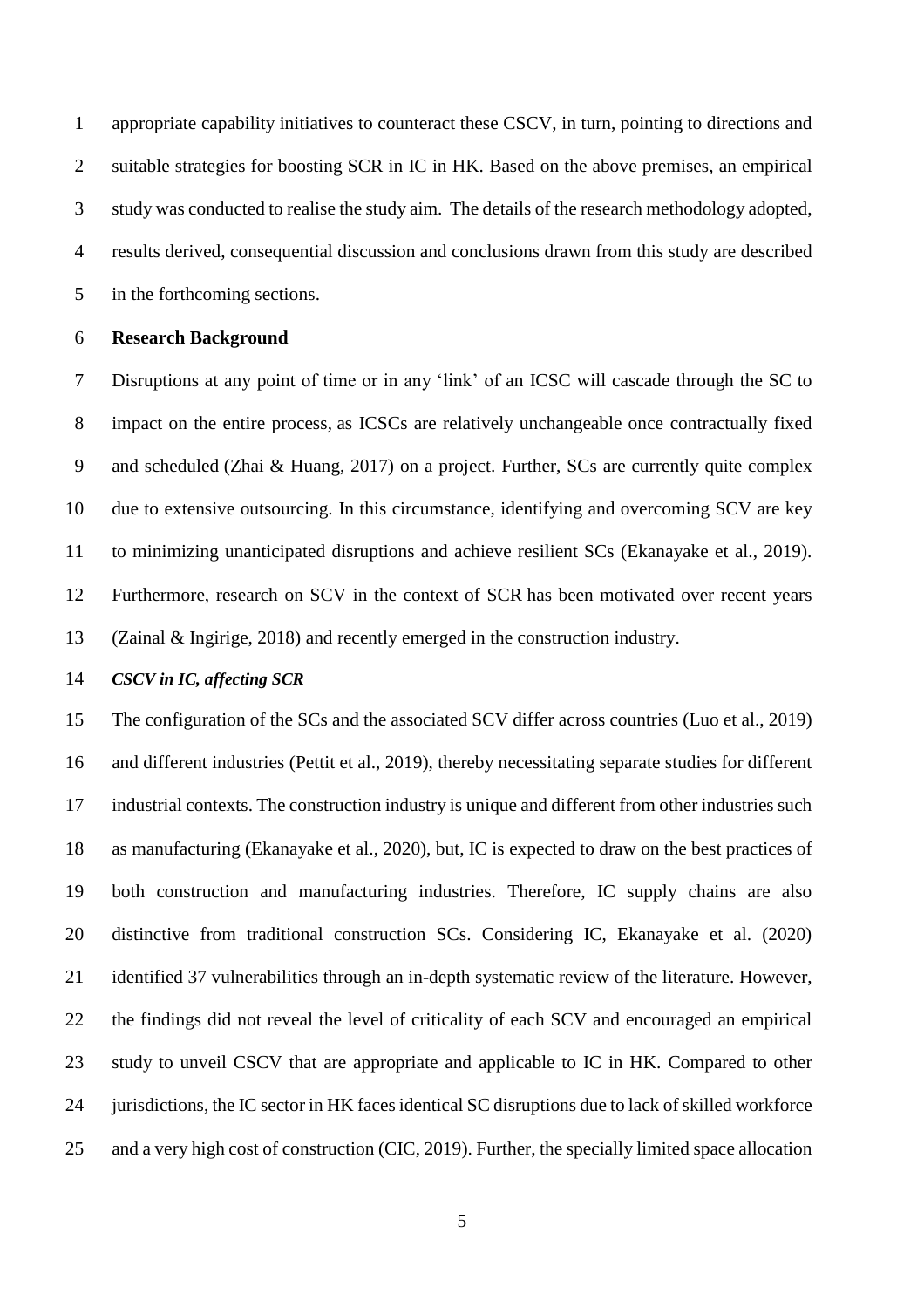of HK construction sites (Zhai et al., 2019) makes on-site logistics more complex and require more attention to site planning and management in this particularly high-density/high-rise city. These constraints are aggravated by the contractors not having in-house prefabrication yards in HK. Therefore, prefabrication yards are located in Mainland China, and it is required to transport prefabricated components across the border to HK. The additional distances, constraints and cross border logistics exposes the entire SC to more vulnerabilities and disruptions, causing cost and time overruns. Critical disruptions would cause serious issues to project success and delivery (Wu et al., 2019). Hence, CSCV would cause acute disruptions in achieving resilient SCs and would significantly disturb the normal SC operations of IC significantly.

 Some studies attempted to identify critical factors related to IC in general (Wuni and Shen, 2020) and stakeholder-related SC risks in HK IC (Luo et al., 2019). According to Luo et al. (2019), poor planning of resources and schedule leads to the highest risk in IC. In China, the highest risk is 'higher overall cost' (Wang et al., 2019) and in Singapore, poor coordination between stakeholders is responsible for more risks (Hwang et al., 2018). In HK, ICSCs are highly vulnerable to transport disruptions due to the extensive outsourcing of prefabricated components from China (Ekanayake et al., 2019). These could be due to port stoppages, customs clearance issues, traffic jams, and damages to the units during transporting (Zhai and Huang, 2017). Also, the SCs are affected by technical problems with vehicles, late or too early delivery, and carrying oversized segments (Ekanayake et al., 2020). Communication issues, including breakdowns, result in variations (Luo et al., 2019) which are the most cost significant issues in IC, as ICSC arrangements are relatively fixed after scheduling (Zhai and Huang, 2017). Loss of talent and unavailability of skilled workforce and labour strikes also affect SC performance and become more important in IC, especially in HK, as skilled labour is a critical resource (Ekanayake et al., 2020). Further, inventory losses, machine breakdowns, safety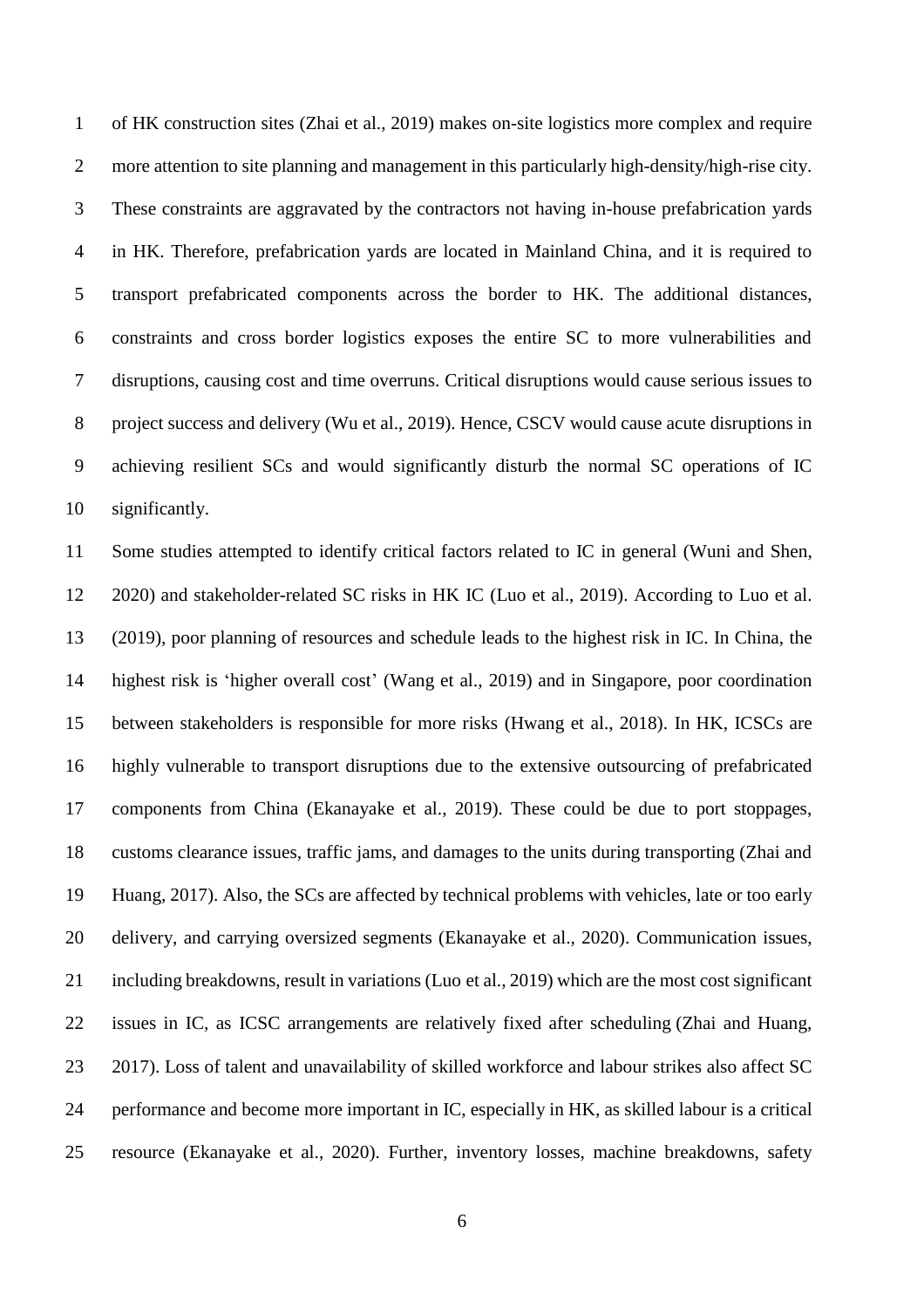hazards, including damages and accidents, are also common in the assembly process (Zhai and Huang, 2017).

 Although these disruptions affect the performance of ICSCs, the criticality of each factor has not been investigated in previous research and attempts were not focused on developing resilient SCs. Besides, shortfalls in construction industry performance levels adversely affect national economic productivity, since the construction industry is a key economic driver (Bao et al., 2020) as explicated at the outset in the Introduction. Given this background, this study, firstly, attempted to identify CSCV associated with ICSCs in HK and then to investigate and suggest strong measures to prevent/ mitigate/adapt these CSCV, developing resilient and value- enhanced SCs in IC. In turn, resilient SCs would enhance the performance (Chowdhury et al., 2019) of the construction industry by significantly contributing to global economic development as well (Ahmad et al., 2020).

#### **Research Method and Approach**

 A deductive research approach was primarily adopted in this study, basing the research approach primarily on the positivism philosophy. However, an element of interpretivism was found useful, indeed important, in seeking and providing industry-based justifications for the quantitative results. Figure 1 visually summarizes the research methods, their flow and interactions in this study.

### *(Insert Figure 1 here)*

 Accordingly, a set of 37 SCV affecting SCR in IC was determined from a systematic literature review study of Ekanayake et al. (2020). A preliminary study was then conducted to test the significance, comprehensiveness, and applicability to HK IC, of the selected list of SCV factors. Four professors who possess vast relevant knowledge and industry experience were approached in this exercise. After a thorough consideration of the factors, the participants recommended to remove 'nuclear/radiation attacks' since they are improbable in HK IC. A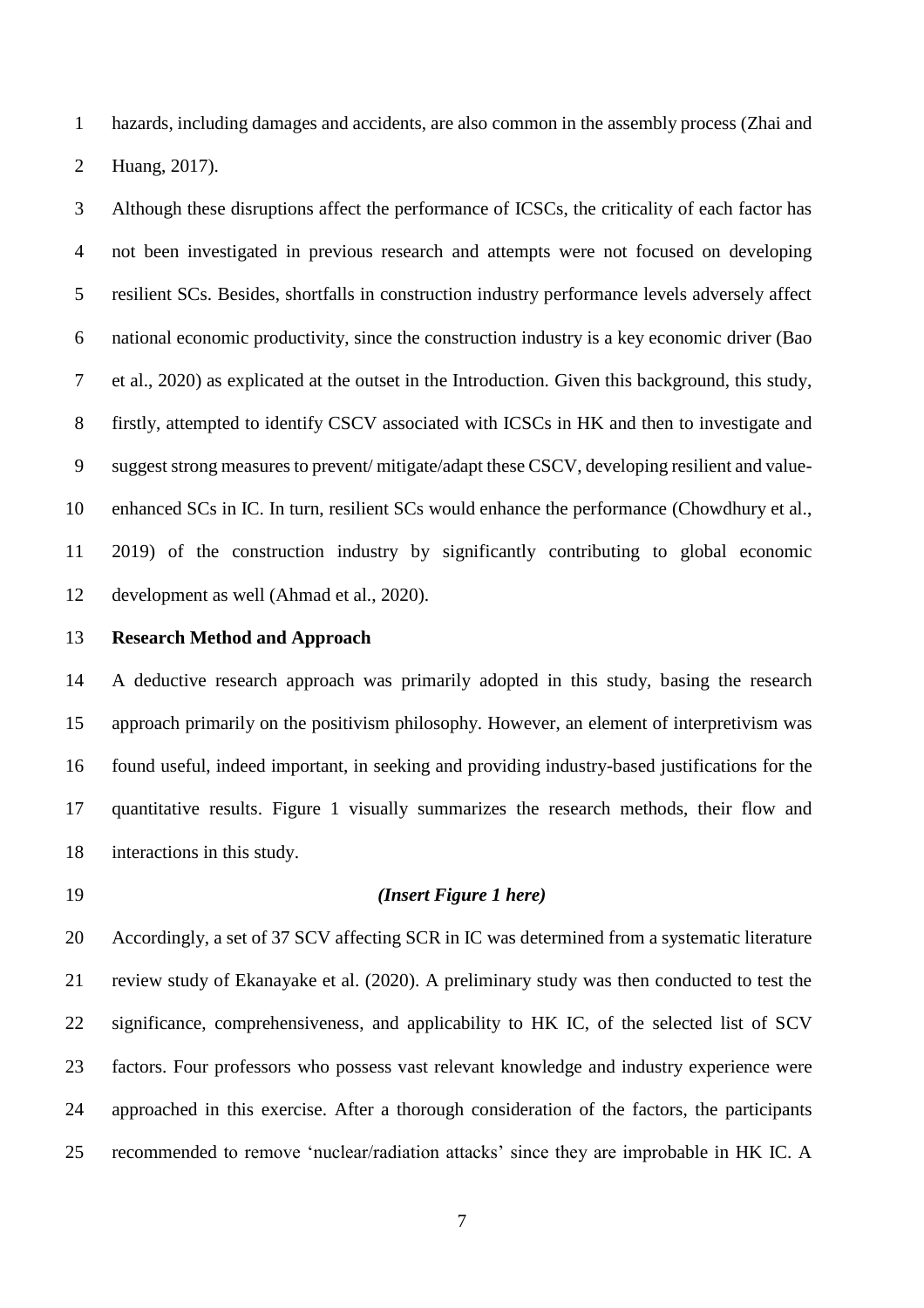relevant and complete list of 36 SCV were confirmed after the preliminary study (Table 1). Thereafter, a mixed-method approach to data collection was employed using survey and interviews as the strategies. The time horizon was cross-sectional in this study in which a single dataset was collected.

#### *(Insert Table 1 here)*

## *Data Collection*

 A questionnaire was developed containing 36 confirmed SCV factors following the preliminary study. A five-point Likert scale was adopted, and the questionnaire respondents were requested to grade the identified SCV from 1 (not vulnerable) to 5 (extremely vulnerable). This scale was used due to its relative brevity (Adabre and Chan, 2019). Finally, additional rows were provided for open-ended responses to add any known SCV that were not captured in the preliminary study. Also, a semi-structured interview guideline was prepared to obtain additional information regarding SCV. These data collection tools were refined and used for further data collection after 'pilot testing' of them with three academics and two industry practitioners with research and/or industry experience in IC. These respondents were considered as the experts on the subject matter because they had more than 20 years of experience and vast knowledge in handling IC projects.

 According to Table 2, the respondents selected for the main data collection of this study comprised senior experts involved in the IC projects. All of them were managerial level or high-level staff experienced with the IC process. Apart from the foregoing essentials, these senior experts were also selected for the ability to convey the information in English. Many project engineers who were assigned to the manufacturing factory were involved in this study, and all the respondents were asked to provide their answers considering all the supply chain phases to maintain consistency of the data collected. A purposive sampling approach was first chosen to arrive at the selection of suitable respondents for this study (Owusu and Chan, 2018)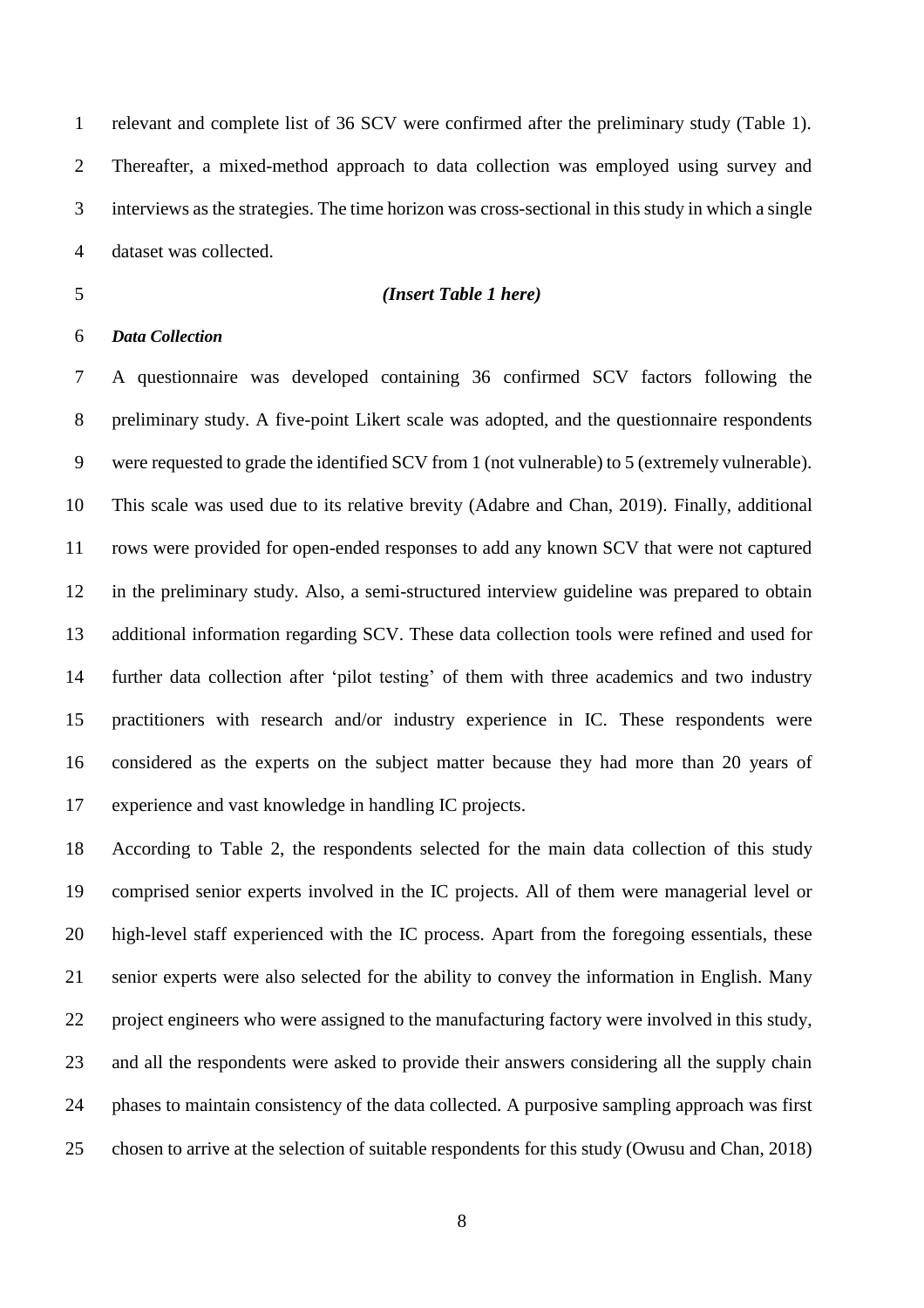and the respondents were identified by exploring their business profiles, attending seminars related to IC conducted by them, and through industry-based contacts. Thereafter, snow-ball sampling technique was also used to expand the respondent 'catchment area' for this study. All the respondents were contacted face-to-face or through online (Skype) interviews. A brief description of the survey was conveyed at the beginning of the interviews including the requirements of this data collection. Then, they were asked to complete the questionnaire. Thereafter, the respondents were interviewed using the semi-structured interview guideline. All these interviews lasted for 45 to 150 minutes. The total of 76 valid responses obtained were regarded as suitable for further analysis, considering the difficulty of soliciting respondents' opinions due to busy schedules and time concerns. Besides, 76 respondents are higher than the previous response rates obtained in the international survey-based studies (Adabre and Chan, 2019; Owusu and Chan, 2018; Darko and Chan, 2018), while this sample size is generally adequate to derive significant conclusions regarding a subject area of this nature (Owusu and Chan, 2018). According to Ott and Longnecker (2015), a sample size of 30 is deemed to be representative of any group. Table 2 presents the background information of the respondents.

#### *(Insert Table 2 here)*

## *Data Analysis*

 This paper mainly presents the results of the quantitative data analysis. The collected qualitative data were used to provide empirical justifications to the quantitative findings in the discussion section. The Statistical Package for Social Sciences (SPSS), IBM version 25, was used to analyze the questionnaire findings. Following the studies of Osei-Kyei and Chan (2017); Adabre and Chan (2019), this study also deployed the descriptive means and normalization analysis to determine the CSCV factors. Based on the normalization values (N- V>0.5), 26 SCV were identified as the CSCV and considered in the factor analysis. Statistical Mean (M), Standard Deviation (SD), and the normalization values for each SCV factor are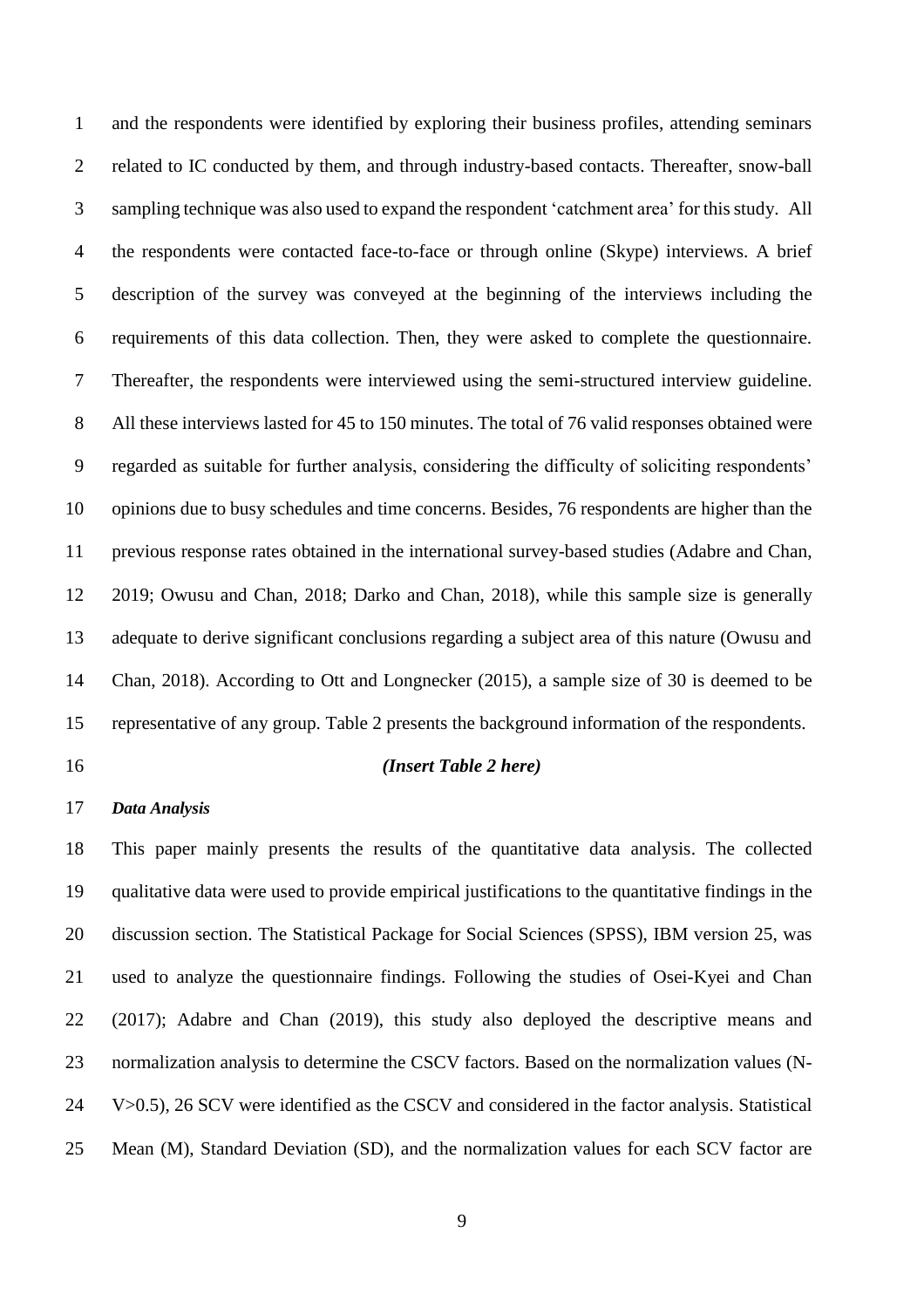shown in Table 1. SCV were ranked according to the M value. As several factors received the same M score, those factors were ranked considering their SD.

#### *Internal reliability, and data normality test*

 The data were first tested for their appropriateness and reliability since that is a pre-requisite to justify the results. A reliability test was conducted using Cronbach's alpha test tool in SPSS, because Cronbach's alpha test tool is more flexible, commonly used, provides sound estimates and enables calculating reliability using a single test (Brown, 2002). Cronbach's alpha values range from 0 to 1, where 0 represents no reliability (Tavakol and Dennick, 2011). Acceptable values of alpha, ranging from 0.70 to 0.95, whereas the effective limit is between 0.70-0.90 (Tavakol and Dennick, 2011). In this study, the alpha coefficient of 0.863 shows that the 26 SCV are internally reliable or consistent. Data normality test is another important test that needs to be conducted to determine the nature of the type of data distribution (Owusu and Chan, 2018). Therefore, the Shapiro-Wilk test was conducted as it is commonly used to determine data distribution (Owusu and Chan, 2018) since it is 'the most powerful normality test' (Razali and Wah, 2011). The null hypothesis for this test stipulates that 'the data is normally distributed'. The null hypothesis is rejected if the test value is less than the stipulated p-value, using a standard significance level of 0.05. Table 1 presents the statistical results of the Shapiro-Wilk test. Thus, it can be concluded that the data in this study are non-normally distributed.

*Factor analysis*

 Factor analysis is the statistical technique, commonly used to determine the relatively fewer 'parent' or 'root' categories underlying a set of correlated variables (Mooi et al., 2018). This method facilitates categorizing a large number of variables into a lesser amount of more significant constructs by factor points of responses (Pallant, 2011). Therefore, factor analysis was conducted in this study to appropriately categorize and group the identified CSCV. The Kaiser-Meyer-Olkin test (KMO) and Bartlett's test of sphericity were conducted to verify data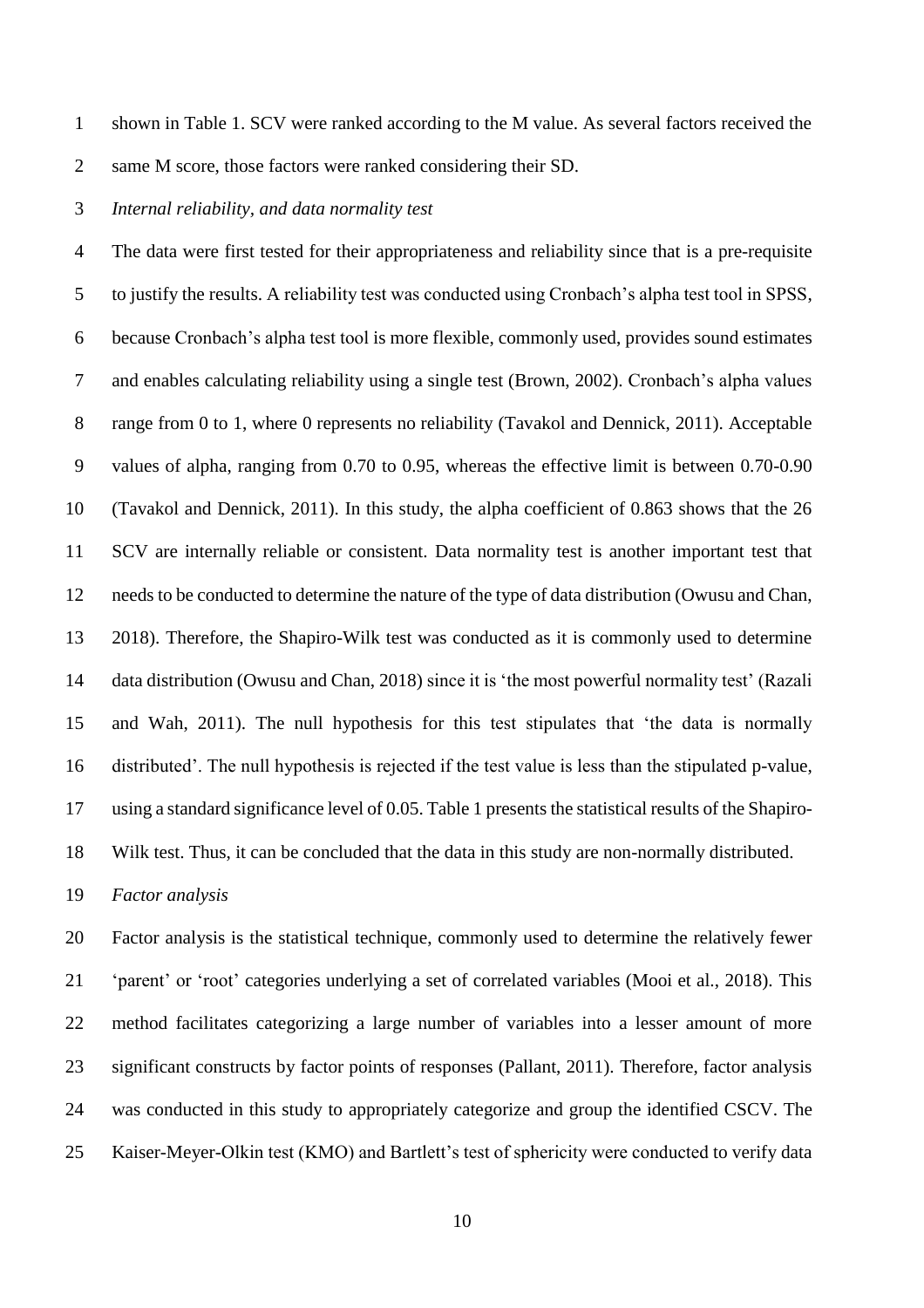for the factor analysis (Adabre and Chan, 2019; Le et al., 2014). KMO measures the sampling adequacy using the size of the partial correlation coefficients that describe the ratio of the squared interrelationship among the composing variables to the corresponding squared partial correlations (Dziuban and Shirkey, 1974).

 Further, a KMO of 0 indicates that the data set is inappropriate for factor analysis, whereas 1 shows an appropriate data set for further analysis. Bartlett's test of sphericity checks for the variance homogeneity (Owusu and Chan, 2018). The factor model is considered appropriate, and the population correlation matrix is not an identity matrix if the sphericity test statistic is relatively large, with a corresponding lower significance level (Pallant, 2011). However, as stipulated in the literature, if the KMO value is above 0.5 and Bartlett's test of sphericity 11 statistic is significant ( $p<0.05$ ), the data can be considered as appropriate for factor analysis (Kaiser, 1974). The value obtained for KMO in this study is 0.7, which is above the required minimum of 0.5. The Bartlett's test of sphericity statistic is 1228.963 with a significance level of 0.000. Therefore, the data set was appropriate for factor analysis, and the correlation matrix was not an identity matrix. The test statistics are clearly illustrated in Table 3.

#### *(Insert Table 3 here)*

 Thereby, factor extraction was done using the principal component analysis approach to determine the relevant variables. The eigenvalue was set as the criterion for selecting the variables, where variables with the eigenvalues less than one were eliminated (Chan et al., 20 2018). Therefore, only 26 CSCV with eigenvalues above one remained. Then varimax rotation was conducted for the retained 26 CSCV, which yielded five underlying components that explain 65.14% of the total variance (as shown in Table 3). Only 24 CSCV were successfully loaded into the five underlying components. Two of the CSCV, namely 'poor project definition (V07)' and 'adverse weather (V27)', were excluded as their factor loading values were below 0.50. The factor loading is a measurement between the correlation coefficient of an original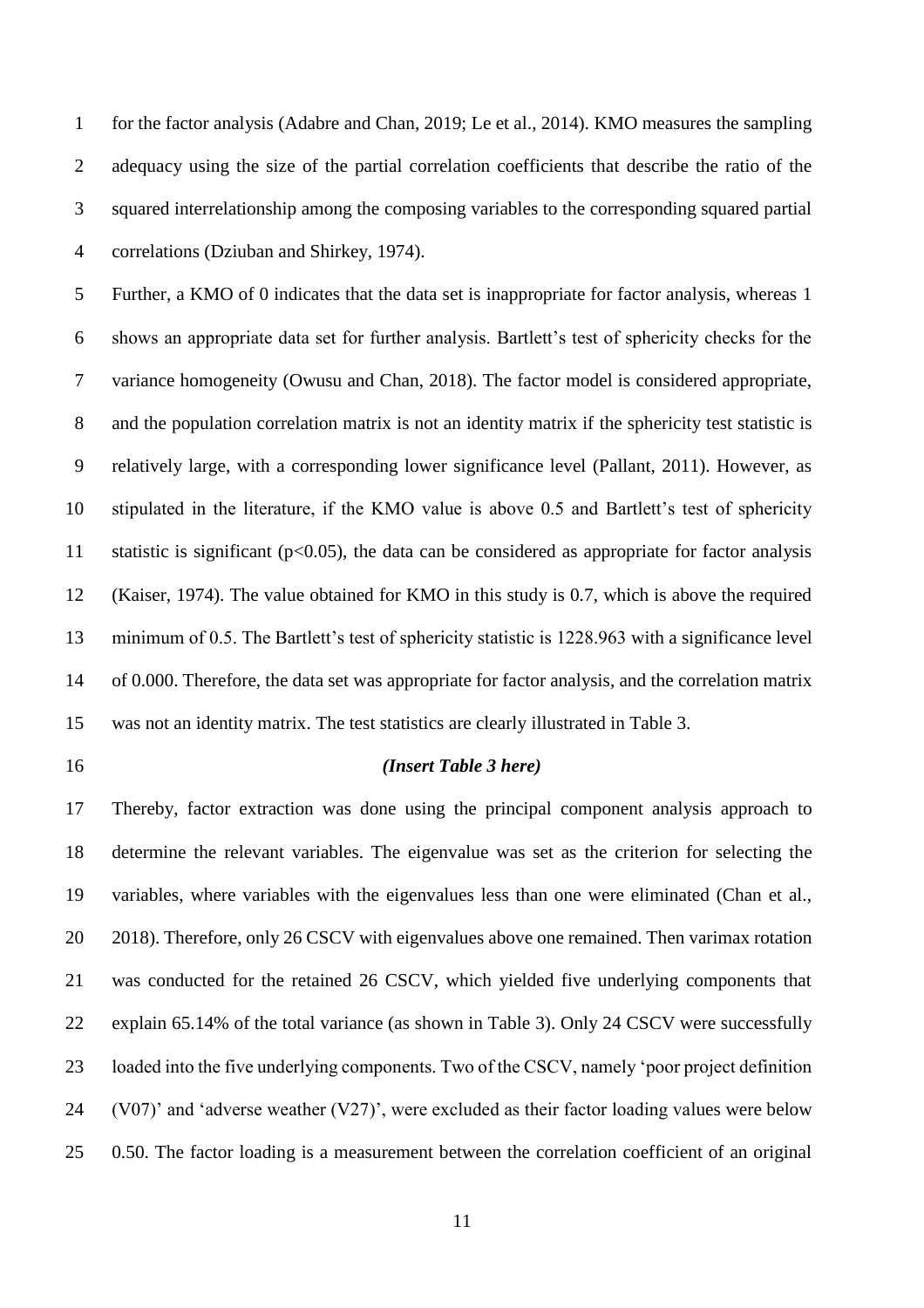variable and an extracted component (Adabre and Chan, 2019). According to the literature, factor loadings higher than 0.5 are considered significant and adopted in components interpretation (Chan et al., 2018). Table 3 shows the variables with factor loadings above 0.50, along with the developed five components. The naming was done using the common themes that were underlying the variables (Owusu and Chan 2018). However, when there was no clearly discernible common theme, naming was done using the underlying theme of the variables, which are with higher factor loadings (Owusu and Chan 2018; Zhang et al., 2017; Le et al., 2014). These five components are elaborated in the forthcoming section.

#### **Results and Discussion**

 According to the previous literature findings, a few studies targeted risk identification in IC. Wu et al. (2019) developed four risk categories (general, design-related, construction-related, people and organizational-related) using a questionnaire survey conducted in China and identified resilience performance as a risk item. A study by Enshassi et al. (2019) developed a framework for mitigating tolerance-based risks in IC. Wang et al. (2019) also identified risks at each stage of the construction process. The authors also identified the ten most critical risks, including high cost, an inadequate workforce, inadequate training and policy-related issues. However, all these studies discussed risks without focusing on the SC or SCR. Besides, vulnerability is not exactly equivalent to risk. The level of vulnerability also varies with the withstanding capacity of a supply chain (Ekanayake et al., 2020). Focusing specifically on the ICSC (targeting SCR), Ekanayake et al. (2020) identified six vulnerability categories namely: project-organizational, procedural, supplier/customer, technological, environmental and financial-based, based on a systematic review of the literature. Besides, this study identified CSCV in ICSC, specifically in the context of HK through an empirical research exercise. Therefore, in addition to organizational, procedural, and technological SCV categories, this categorization includes economic and production-based SCV as follows, where their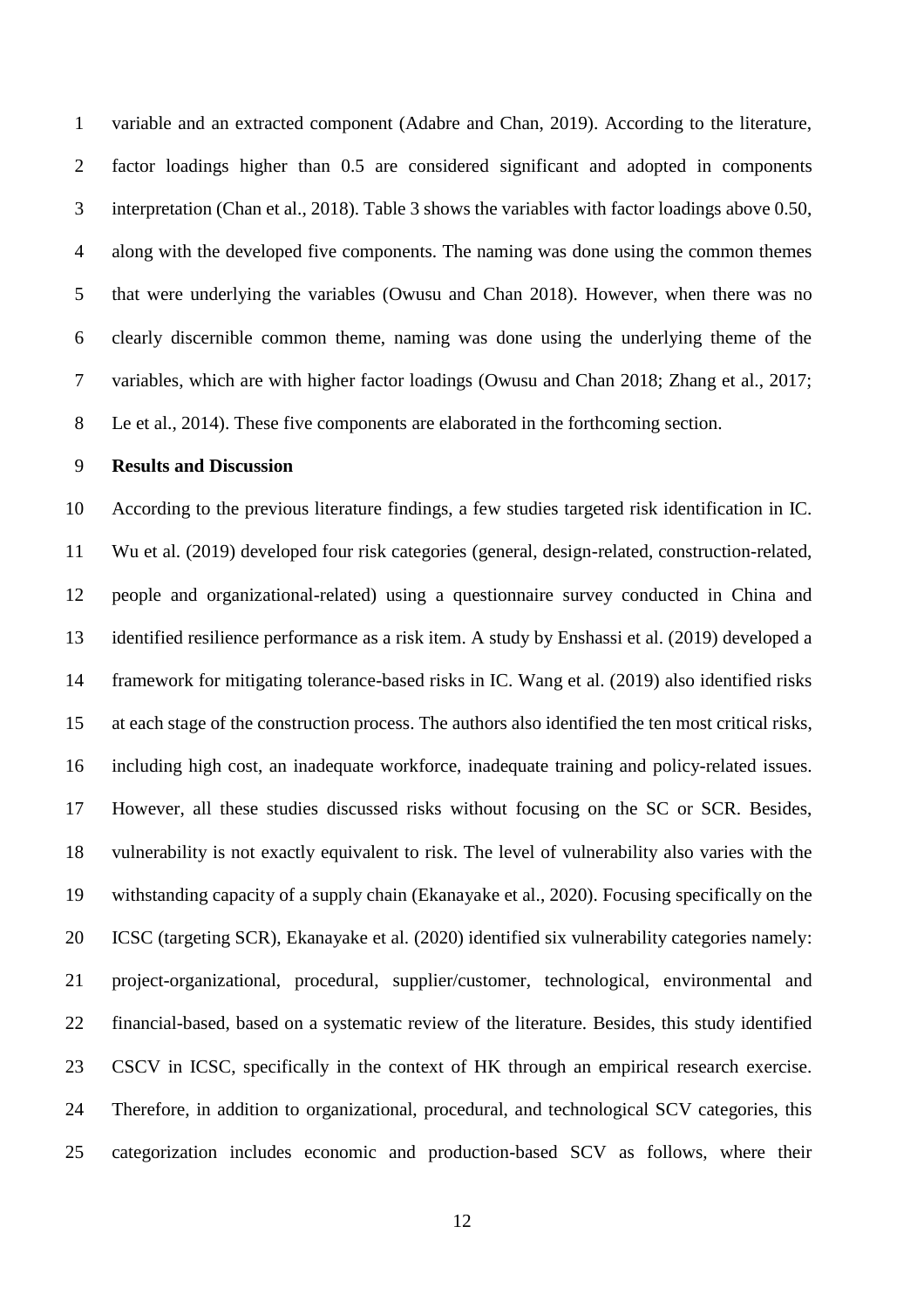underlying CSCV are discussed for each of these components. The findings are reinforced by

indicating the current industrial context as gleaned from the interviews of experts.

#### *Component 1: Economic SCV (ESCV)*

 Component 1 consists of seven underlying factors which are closely related to the disruptions due to the economic changes, and hence, named ESCV. This component occupies the highest variance percentage, i.e. 24.054, with the highest variable content. However, this is the component with the least mean score value. According to the respondents' arguments, although these disruptions may cause severe impacts to the ICSCs in HK, these disruptions are not frequent. So currently, the effect is not very high but considerable. According to the experts' opinions, the construction industry in HK is suffering from the scarcity of materials such as river sand, while these inputs are obtained from Mainland China and affected by price fluctuations. Exchange rate fluctuations also affect imports, such as of prefabricated components, joints, and other materials that are not manufactured in HK. Most prefabricated components are almost impossible to effectively modify after producing them, leading to rework and cost overruns in the event of mistakes (Li et al., 2011). This may be why respondents assigned the highest mean score within the component to the variable 'cost overrun' as proven by Wang et al. (2019). HK IC is no exception to cost overrun due to design, manufacture, and assembly problems (Li et al., 2011). However, having greater control over manufacturing reduces the chance of cost overruns (Ekanayake et al., 2020). SC uncertainties usually hamper on-time delivery of IC components. For example, tardiness in delivery, which is often witnessed in IC in HK, is a significant cause of cost overrun (Mok et al., 2015). Although 'buffer space hedging' is possible, it contributes to increased site congestion, which is another cause of serious cost overrun (Zhai et al., 2019). Therefore, the authors suggested an on-site production time variation reduction decision scenario to optimize the process. Pressure from the market or the industry triggers SCV in IC that appears as lack of demand and social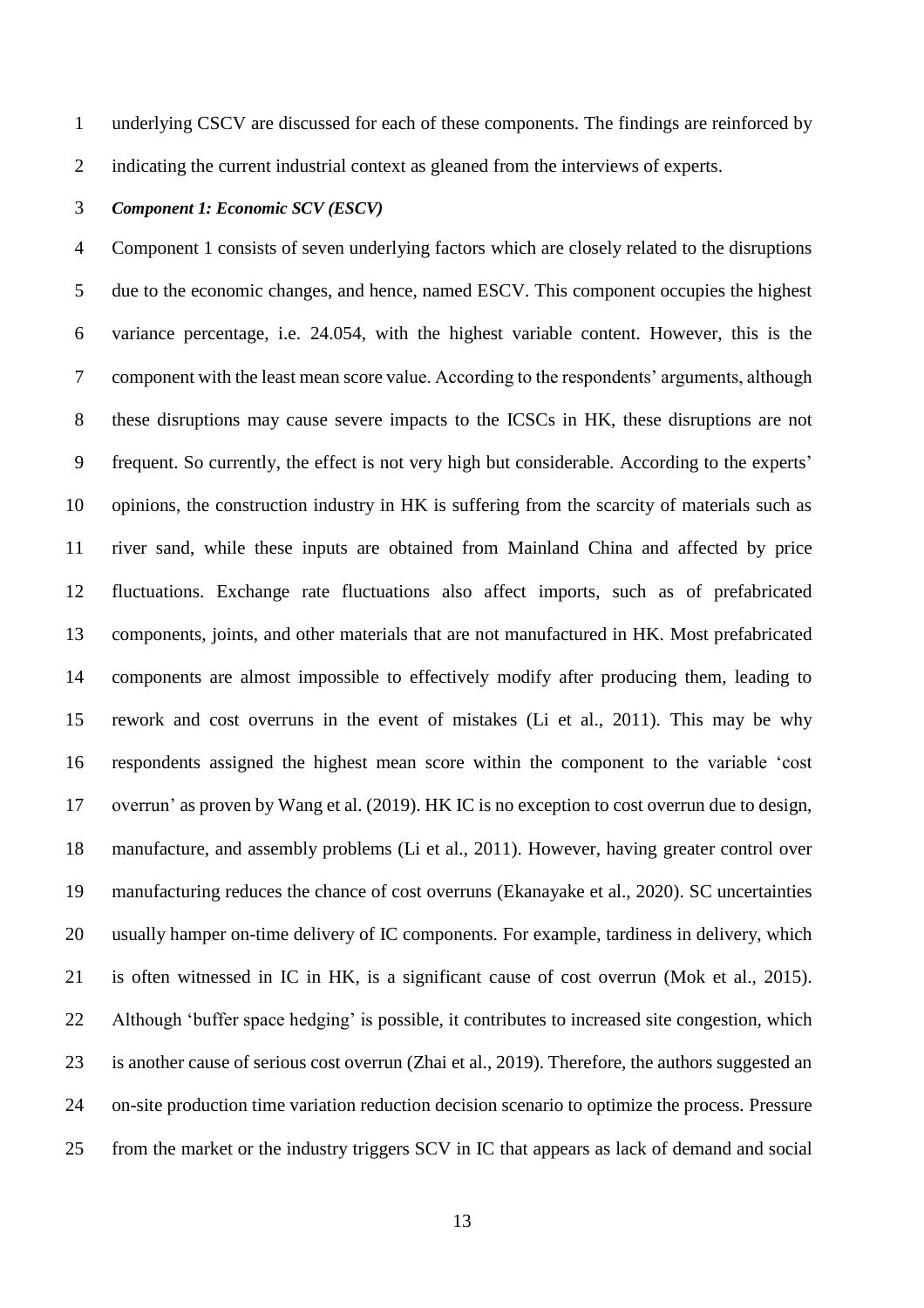acceptance due to the negative public perception of prefabrication and the general risk-averse attitude of the construction industry (Wang et al., 2019). In HK, it is proven that IC facilitates cost savings through for example, waste reduction in projects (Ekanayake et al., 2019) and IC is thus suggested as a way forward in addressing current construction industry performance shortfalls.

 Economic policy changes are also another significant variable (Wu et al., 2019) within the ESCV component. Top-down policy support, including preferential tax concessions, subsidies, and loans, play a critical role in promoting IC (Jiang et al., 2018). In early 2002 in HK, the government began to offer incentives to promote IC adoption. Hence, non-structural prefabricated external walls "may upon application and subject to conditions, be exempted from Gross Floor Area (GFA) and/or Site Coverage (SC) calculations under the Buildings Ordinance" (Joint Practice Note, 2002). However, due to the government policy from the early 1980s, the HK Housing Authority was the only major client adopting industrialized public housing construction, hence, affecting the growth of this sub-sector. The mandatory policies on the adoption of IC in specific sectors may encourage the implementation of IC (Wang et al., 2019). Similarly, changes to market conditions and related laws and regulations may generate vulnerabilities in IC (Wang et al., 2019). Also, fragmented ICSCs often result in information loss/misuse in the industry (Ekanayake et al., 2019; Wu et al., 2019). However, according to industry experts, the loss of information is quite rare in HK. Still, information misuse can cause errors and resulting rework in design configuration, can in turn cause disruptions to the IC process. Hence, despite an excellent information sharing platform, it may still be challenging to achieve outstanding performance in ICSCs.

*Component 2: Technological SCV (TSCV)*

 Component 2 includes five technology-based CSCV with a total variance of 14.371. TSCV has the second highest mean score of 3.250. The highest factor loading is by the variable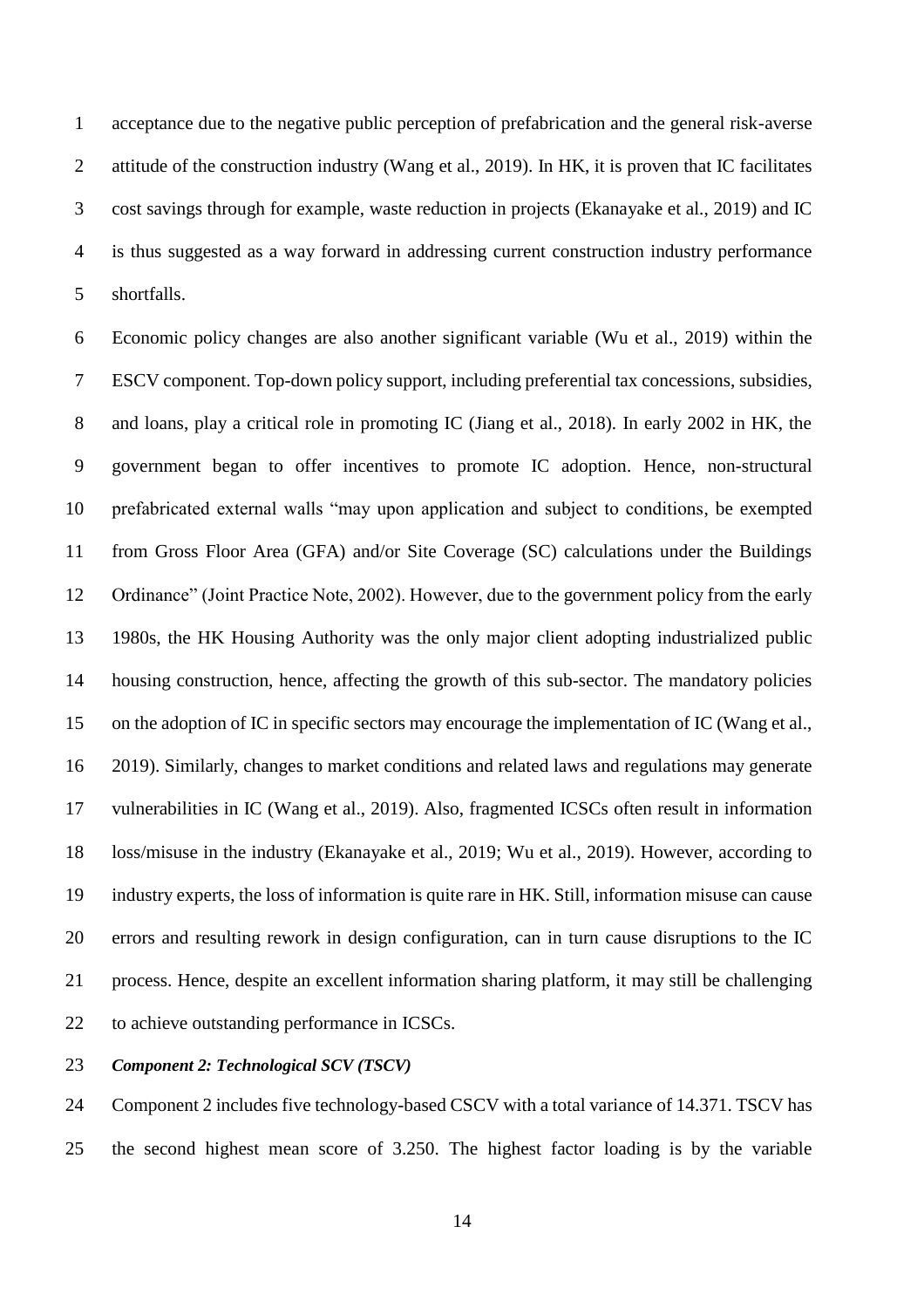'technology failure' with a significant M value of 3.200, indicating high factor significance. ICSCs are considerably susceptible to technological problems (Wang et al., 2018). Further, a shortage of industrial technology management personnel during construction is a vulnerability factor in implementing IC (Wang et al., 2019). Also, there are technical failures such as from latent defects due to imperfect joining and water leakage problems (Wu et al., 2019). As a solution, the monolithic leakage-free Semi-Precast System was specially designed to meet the requirements of the HK Housing Authority (Chiang et al., 2006). However, these systems are not adopted in all the IC projects, causing technical failures.

 Besides, the fragmentation of the sequential design-construction process in the ICSC often results in information loss/misuse in the industry (Ekanayake et al., 2019). Information sharing with the SC members is quite complicated, while implementing the information systems is costly (Tran et al., 2016). However, inadequate information sharing tends to trigger SC operational problems. For instance, a delay in constructing a column resulted from the allocated space being inadequate. This was due to insufficient information sharing (Ekanayake et al., 2019), leading to reworks and/or variations. This highlights the imperative for more effective SC collaboration, requesting substantial attention to technical and social aspects of information sharing in equal measure (Wu et al., 2019). In these circumstances, Building Information Modelling (BIM) and Radio Frequency Identification (RFID) enabled IT platforms were seen as helping to achieve real-time visibility and traceability of ICSCs (Zhong et al., 2017). Also, an IKEA model and virtual prototyping technologies were suggested (Li et al., 2011). Information loss, IT system failure, and information misuse are CSCV, which affect the normal flow of IC. Therefore, some previous studies even considered the formalization of information flow for facilitating disturbance-free ICSCs (Li et al., 2011). Further, these technological breakdowns result in industrial disputes and SC inefficiencies and exert strong direct influences on other IC vulnerabilities, such as design changes/variations/rework (Luo et al., 2019).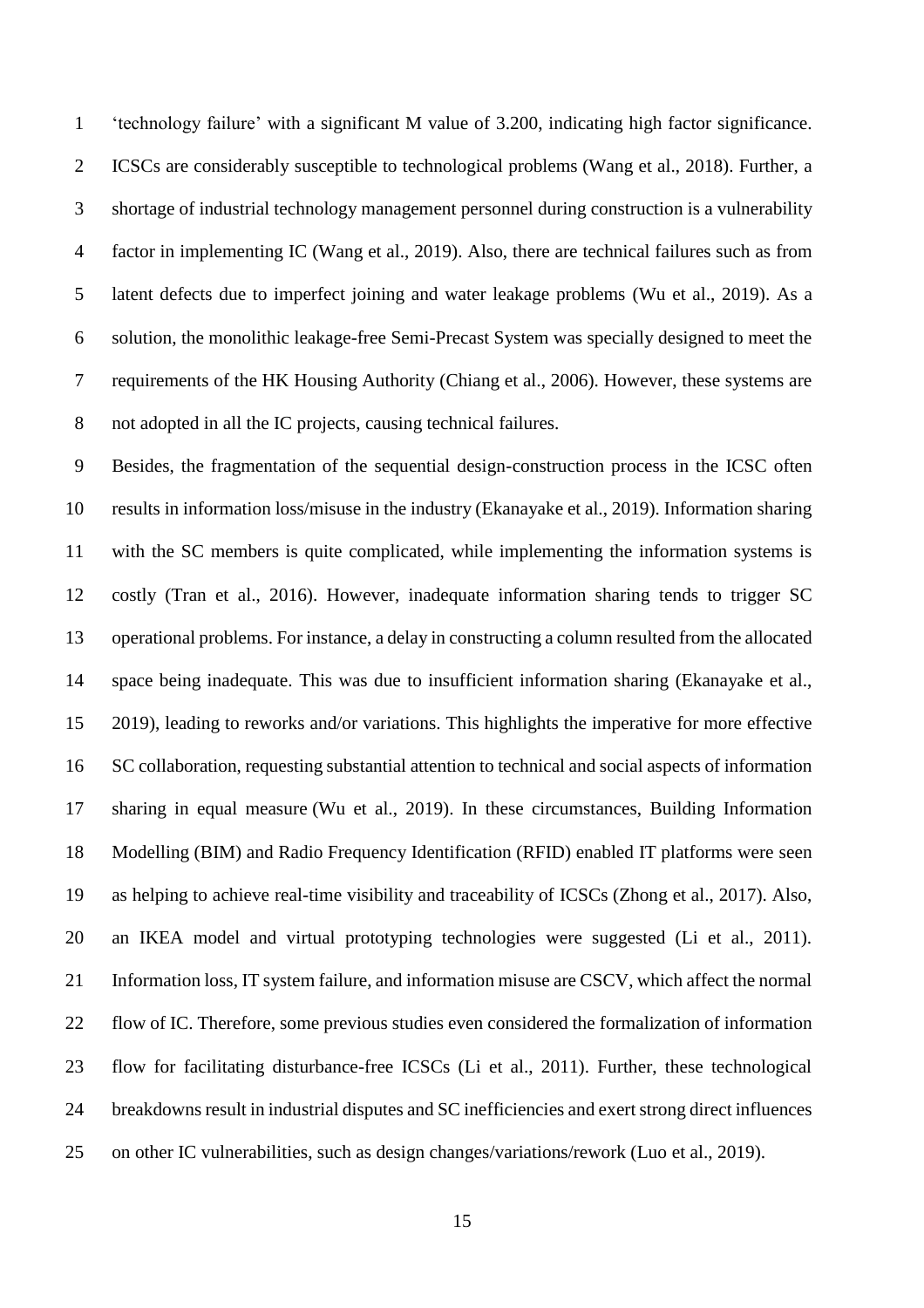Variations/rework in ICSCs are due to fragmentation of the SC subcontracting, unrealistic scheduling, noncompliance with the specification, lack of explicit instruction to workers, the untimely supply of materials, ineffective project management, poor documentation, and lack of skilled labour (Shahparvari et al., 2019). Compared to traditional construction SCs, the disruptions of rework are less in IC as early planning and design are available (Kisi et al., 2019). However, rework costs are observed because of the usual offsite production of prefabricated components (mostly in China) and their transportation to HK (Li et al., 2011). Moreover, significant problems occur during the transport of oversized components to regions where the transportation infrastructure is minimal, and where access to construction sites is narrow, as indicated by the industry experts. Therefore, the SC disruptions should receive attention from the beginning of the SC process without passing problems over to the on-site assembly stage, mitigating cost, and time overruns. However, ICSCs are still struggling with vulnerabilities due to variation/rework, endangering budget and schedule. Therefore, the variable variations/rework has received the highest mean score within the component, demarcating the factor significance. As a solution, Shahparvari et al. (2019) suggested the integration of robotics, digital twins, and artificial intelligence together with the ICSC process.

## *Component 3: Procedural SCV (PSCV)*

 PSCV refers to the disruptions arising from the operation at any node of the SC. The PSCV component displays an 11.056 variance percentage, along with the third-highest overall mean score value. PSCV includes safety issues, the implication of new laws/regulation, systems/machines breakdown, transport disruptions including port stoppages, and physical 22 damage to the buildings/accidents. Experts highlighted these factors as the common SCV in IC in HK. As the largest contributing factor to the component, safety issues occupy the highest factor loading, and this is also with the second-highest M value within the category. Safety is a serious concern when installing prefabricated components (Zhai and Huang, 2017). Most of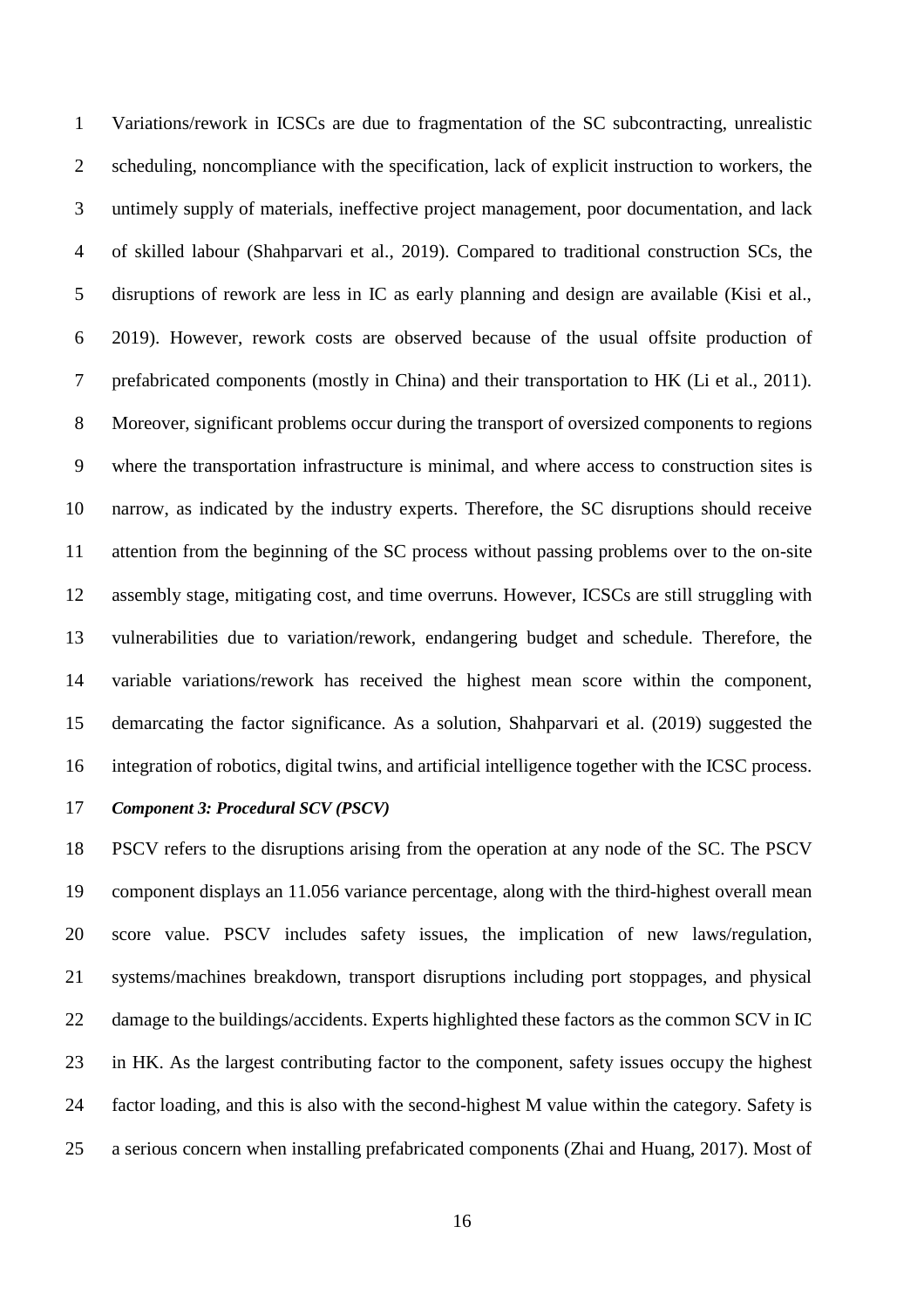the precast elements are oversized and heavy, leading to hazardous and challenging installation requirements (Li et al., 2011). Although IC can provide a safer working environment than in traditional in-situ construction, collapsing elements can cause severe hazards, that HK has also faced (Ekanayake et al., 2019).

 On the other hand, the installation programs are sometimes not very clear or realistic, causing difficulties to on-site workers in understanding the expected methods and protocols. Therefore, the accidents are likely during the installation, especially from collisions with other components and occasionally even with workers (Li et al., 2011). Besides, near misses cause frequent disruptions that ICSCs observe while installing components in HK. However, such problems are not minimized through novel safety technologies and are currently avoided by employing skilled workers and careful monitoring of the SC process. The projects are usually 12 just guided by Gantt charts, while the site foreman's experience also matters (Li et al., 2011). Hence, reliable, clear instructions during the installation are essential to overcome severe safety issues. If not, many more technicians, forepersons, and safety officers will be required to manage the on-site assembly process, accumulating the management costs (Li et al., 2011). Compared to other IC projects, in public housing projects initiated by the HK Housing Authority, a specific safety management system is maintained, where a safety assessment is conducted once in every three months. The contractors need to fulfil the assessment requirements. Those who are unable to do so, will be excluded from future tenders, or the current contract will be stopped if there is a severe safety problem.

 The implication of new laws and regulations can be either motivational or demotivational. Recently, the HK economy has been concerned with multiple street demonstrations, while transportation routes were also disturbed. Machine breakdowns occur due to poor or negligent maintenance (Wang et al., 2018), and the system can fail, for instance, with failures in the manufacturing plant (Li et al., 2018). Also, this variable includes material hoists, cranes, and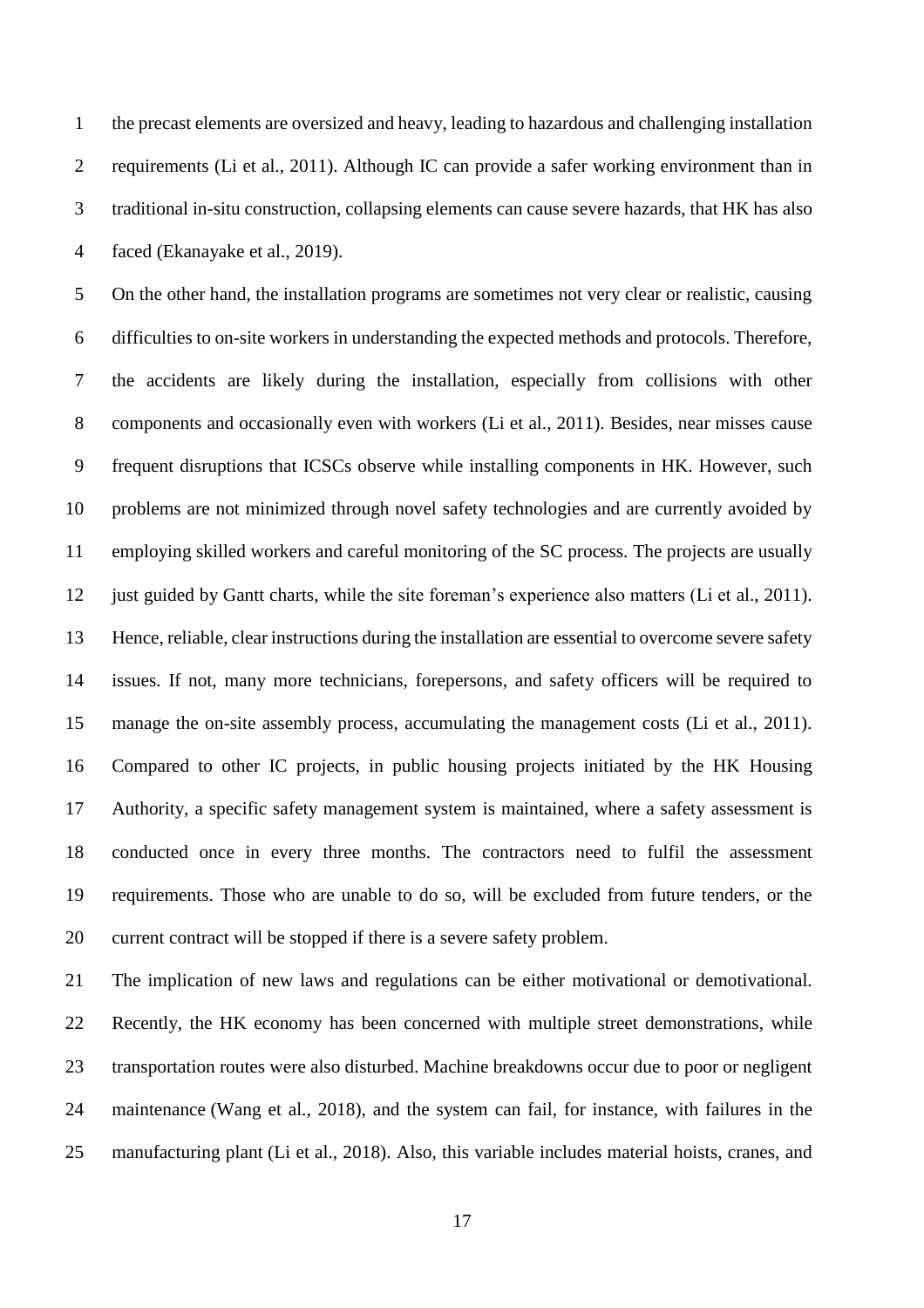tower crane breakdowns during the prefabricated component installations. According to the experts' opinions, these breakdowns are frequent in HK. These cause small disruptions and delays, but if not managed well, the delays will accumulate. Further, the contractors usually agree in advance with the suppliers, to enable rapid repairs/maintenance for quick remobilization of these plants, hence, minimizing the delays.

 ICSCs are highly susceptible to transport network disruptions in HK, as most of the uncertainties arise in the logistics processes. The leading causes underlying these, are damages to the units in transport, delays from traffic jams, inefficiencies of customs clearance (Zhai and Huang, 2017), technical problems with vehicles, too late or too early delivery, and insufficient transportation capacity (Wang et al., 2018). Since prefabricated units are transported from Mainland China, transportation disruptions significantly affect ICSCs in HK. Although Meinel and Abegg (2017) highlighted physical damage due to buildings collapsing as an SCV and this severely impacts IC, industry practitioners argue that reusability of the prefabricated units may be increased in IC after the disruption compared to the traditional construction.

## *Component 4: Organisational SCV (OSCV)*

 OSCV refers to the vulnerabilities arising from inadequate and/or inappropriate organizational strategies and management decisions, from the staff within the organization as well as human resources availability, with 9.846% variance. This is the component with the highest mean score of 3.387, indicating the significance of the construct to the CSCV in IC in HK. Communication breakdowns generally disrupt and distort the decision-making process, and hence, unexpected time overruns are expected. These communication breakdowns result in SC inefficiencies and industrial disputes in IC and exert substantial cascading impacts on other IC vulnerabilities, such as variations/rework (Luo et al., 2019). Better implementation of IC projects requires effective communication between the project parties (Kisi et al., 2019). Although Li et al. (2011) suggested a virtual prototyping technology-based effective and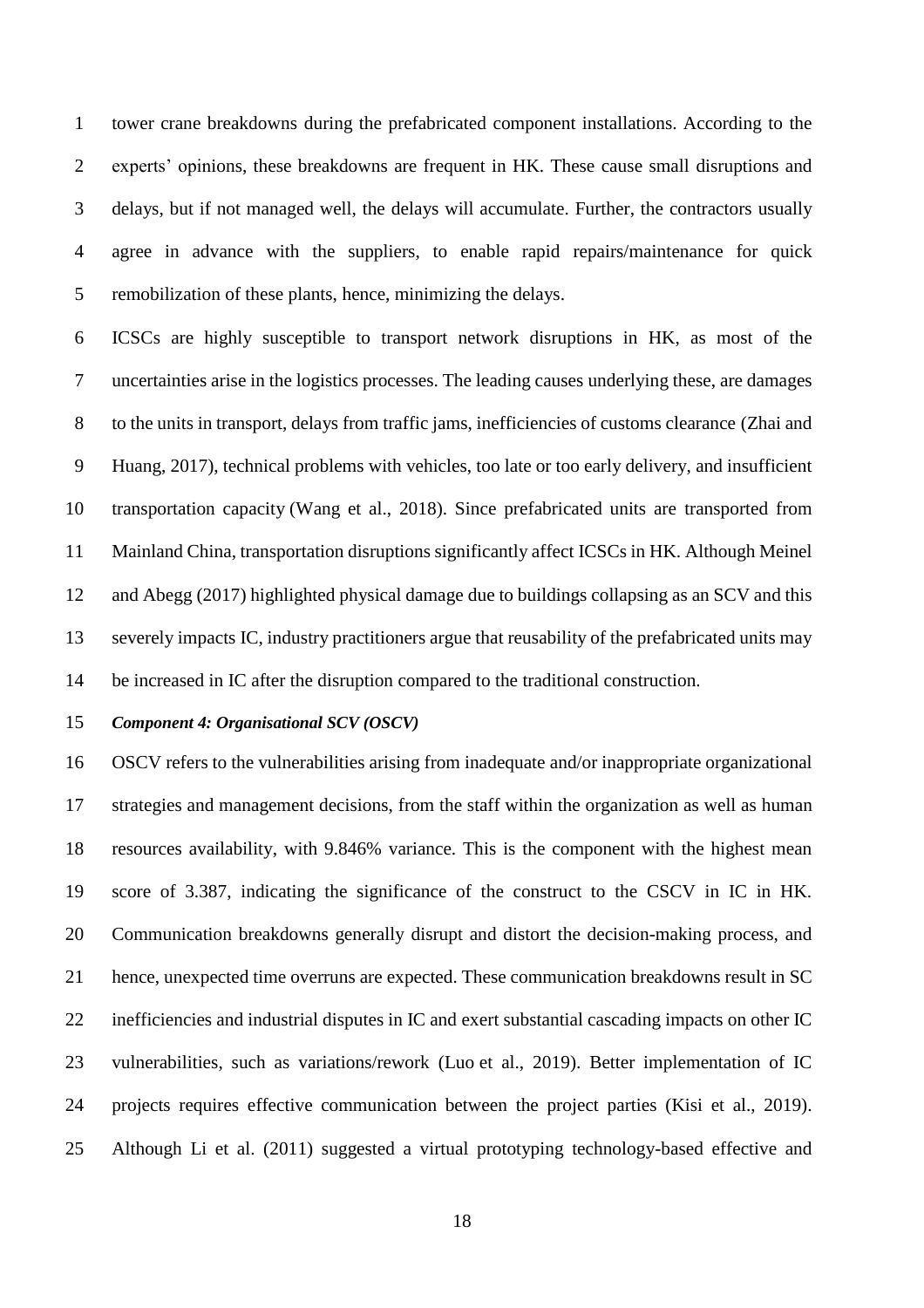efficient collaboration and communication platform for HK IC, these features still cannot be seen in the practice.

 Skilled workers are a very critical resource in IC in HK as demand far exceeds availability. Skilled workers are essential from the factory to project delivery in IC since handling the prefabricated units is not easy but requires a skilled workforce (Ekanayake et al., 2019). The labour cost is very high in HK, and according to the experts' opinions, procuring prefabricated components from Mainland China is more cost-effective as the cost of labour is lower there. The shortage of skilled workforce thus becomes another critical SC vulnerability. ICSCs need outsourcing since modules are manufactured in a factory environment in Mainland China and pose significant challenges such as demand uncertainty, assembly problems (Wang et al., 2018), and poor visibility of SCs (Zainal and Ingirige, 2018). In HK, these disruptions arise mostly from transportation and on-site logistics-related vulnerabilities. Too early or late deliveries of outsourced units cause storage problems and affect the SC process severely (Ekanayake et al., 2019). To address this, an HK company had set up an in-house prefabrication plant, which they had expected to bring them more benefits than in most outsourcing exercises, e.g. by flexible decisions on storage buffers to avoid disruptions. Inappropriate supplier selection is the least loaded factor within this category. Construction SCs are vulnerable to single supplier dependency as it is challenging to find sub-contractor or supplier backups in one contract. Proper selection of suppliers is a crucial step to fortify the application of IC, since purchasing prefabricated products accounts for about 70% of the total cost (Langston, 2016).

*Component 5: Production-based SCV (PBSCV)*

 PBSCV accounts for 5.814 variance percentage, with a significant M value (3.217), including three factors with higher factor loadings (quality loss, supply-demand mismatch/shortages, and labour strikes/disputes). This category consists of the factors which are allied with the production of IC. In HK, the quality loss is associated with tolerance shortfalls (Enshassi et al.,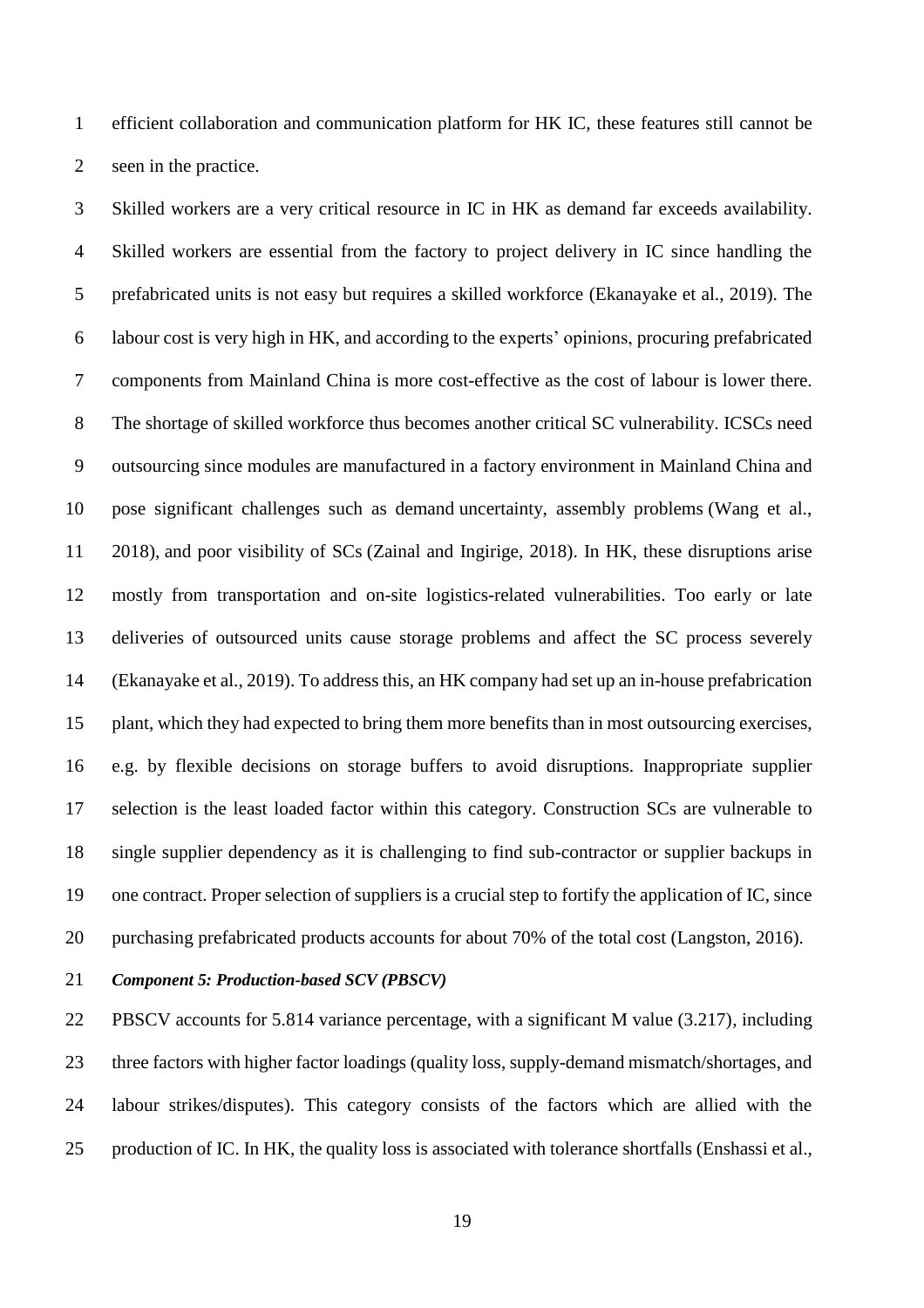2019). Unless a reasonable tolerance is provided, if a unit is cast with even a 1mm error, it becomes vulnerable to on-site assembly problems. It can cause considerable cost and time overrun (Ekanayake et al., 2019). It was found that vulnerabilities at the manufacturing factory cause a supply-demand mismatch in IC, which also poses a severe problem in HK. Supply resource scarcity is another cause behind this (Zhai and Huang, 2017). Also, sometimes, manufacturing factories supply incorrect orders, causing assembly delays (Ekanayake et al., 2020). Besides, the accumulated supply-demand vulnerabilities result in unmet client needs. Similar to the 'loss of skilled labour', 'labour strikes' also affect the productivity and efficiency of IC (Ekanayake et al., 2020). However, labour strikes are visible in manufacturing factories compared to the other SC phases. Therefore, taken together, this component also offers a set of CSCV affecting SCR, hence motivating industry stakeholders to develop possible solutions to withstand them.

 Figure 2 presents a profile of CSCV with the vulnerability levels obtained from relevant significance analysis. The first ranking factor is 'loss of skilled workforce' (V03) with an M value of 3.653. Without skilled labour, on-site assembly of components is impossible. Besides, in the current practice, this labour should be extensively trained, while several mock-up sessions should be conducted to avoid safety hazards and tolerance issues during the actual installation of the prefabricated components. Therefore, the respondents have ranked this as the most critical of the SCV. Although Wang et al. (2019) identified the high overall cost as the top risk in IC in Mainland China, in HK, the highest vulnerability is due to the loss of skilled labour. Further, Luo et al. (2019) identified three major stakeholders-associated SC risks in IC, including poor planning, poor control of workflows, and inadequate information sharing. However, considering the entire ICSC process, the highest vulnerability is due to the loss of a skilled workforce, the next ranked is variations, while communication issues are ranked third.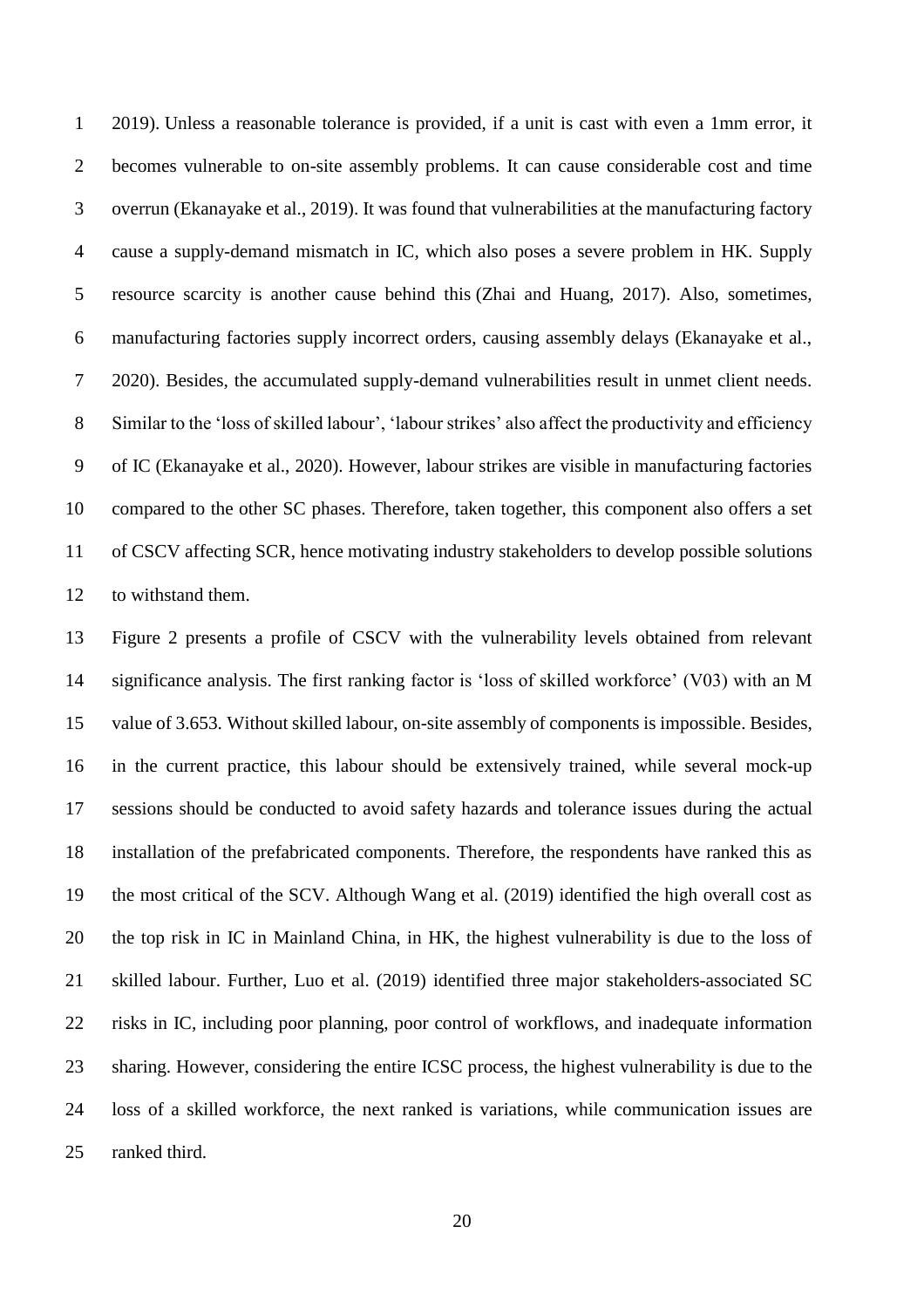#### *(Insert Figure 2 here)*

 According to the viewpoint of industry experts, including project managers, IC is a game- changing approach in HK construction practices, particularly with the recent development of modular integrated construction. However, these ICSCs are significantly vulnerable towards outsourcing decision due to substantial labour costs, transport of over-weight, over-sized prefab units, on-site safety, extensive use of skilled-labour on-site, complex on-site logistics, and especially 'tolerance' adherence issues which affects the overall quality and delivery. Therefore, injecting SCR imperatives would be a timely solution which should accompany technological advancements. Use of BIM and RFID enabled platforms can help to ameliorate these issues and alleviate any residual consequences. Along these lines, further possibilities are opening up with the development of blockchain technologies that can help streamline authentications, payments, other transactions including critical elements of the ICSC process, where even semi-automation can reduce CSCV further.

#### **Conclusions**

 IC has been developed to address the quality and productivity conundrum in the construction industry in HK. However, the fragmented ICSCs in HK are prone to vulnerabilities that compromise and at times, even negate the generic benefits of IC by compromising performance in practice. SCR is targeted as an innovative solution to address such vulnerabilities. SCR mobilises inherent, albeit sometimes dormant abilities of SCs to successfully withstand vulnerabilities. Although SCR is necessitated by the industry to resist acute SC disruptions, the literature remains largely silent on this phenomenon, especially on IC. Therefore, this study 22 attempted to identify CSCV (thereby focusing on the most substantial disruptions) associated with IC in HK as the first step to translate SCR imperatives and objectives into practice.

 To this end, empirical research was conducted, leading to 76 questionnaire responses and interview findings from industry experts and experienced practitioners who worked/ are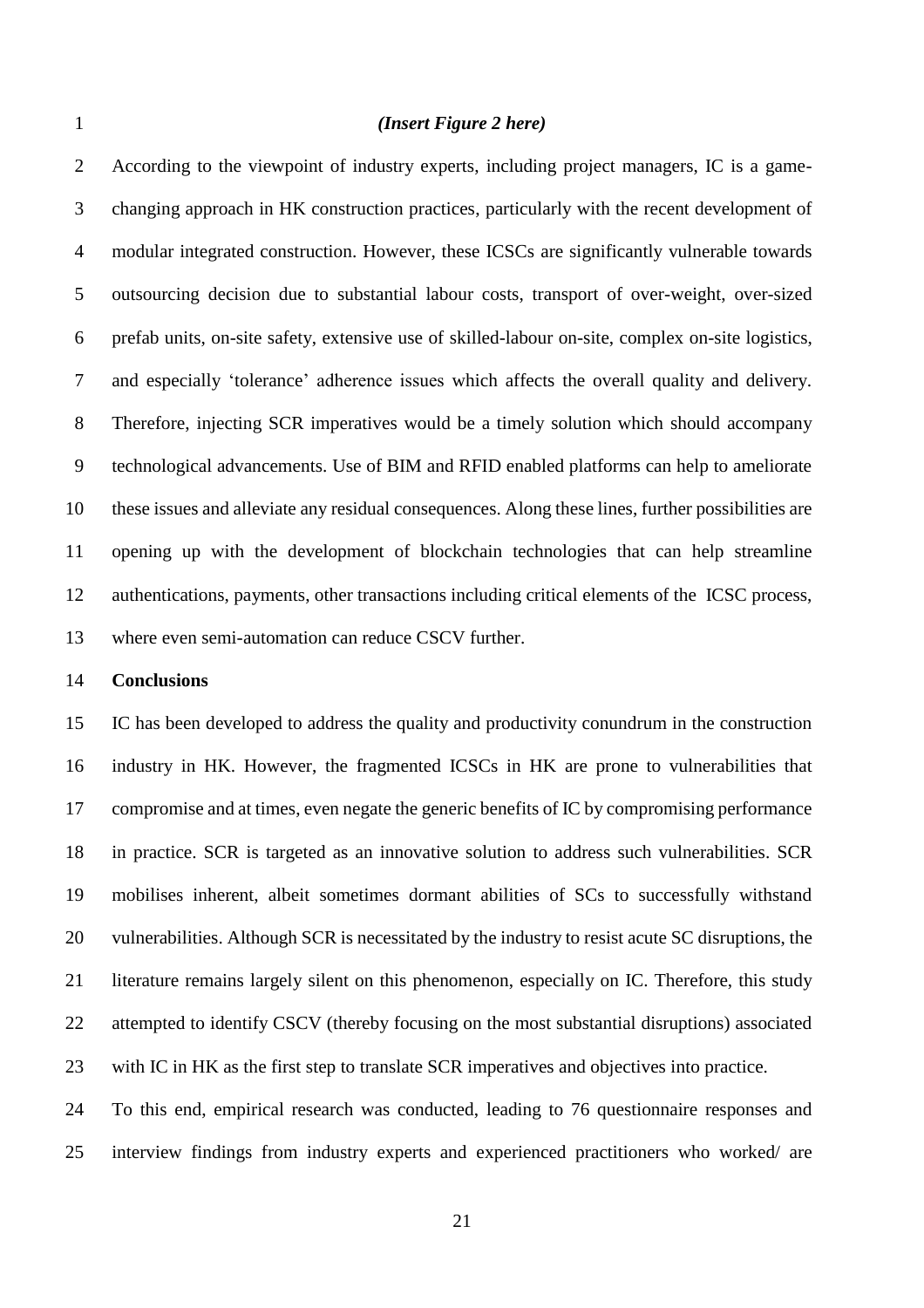working in IC projects in HK. The results revealed 26 CSCV as appropriate to the IC SCs, while 'loss of skilled labour' is identified as the most influential factor. Variations/rework and communication issues are the second and third CSCV. The factor analysis in this study led to five CSCV components being identified, namely, economic, technological, procedural, organizational, and production-based vulnerabilities. Although the economic component showed a higher variance percentage, the highest influential component is the OSCV with the highest mean score value, highlighting its significance for IC in HK.

 These findings and conclusions should of course be viewed in the light of the research assumptions and limitations faced and how the latter were addressed. The sample size of respondents was relatively small in this study. The authors attempted to counteract, if not overcome this constraint by conducting interviews with the respondents without limiting to only a questionnaire survey. This boosted the interpretation and reliability of the results. However, subsequent studies may increase the response rate for enhanced generalization of the results and case study based real-time justifications would facilitate verification of the results. Despite the limitations of this study, the research findings contribute substantially to both practice and theory. These findings provide pointers to determine the level of criticality of the vulnerabilities, drawing the attention of industry professionals to suitably address CSCV by developing value-enhanced, resilient SCs in IC in HK. Besides, the five components that were identified unveil the underlying groupings of CSCV that can be addressed together to increase 20 the SCR. Moreover, the successful withstanding of these CSCV would overcome some barriers to increasing productivity and triggering a breakthrough in the performance conundrum faced by the HK construction industry. The originality and significance of the present findings is heightened by the more serious constraints encountered in the particularly high-density/high- rise urban setting in HK; and where cross-border logistics are also necessitated in IC projects. In terms of further study, the determination of appropriate critical SC capabilities is suggested,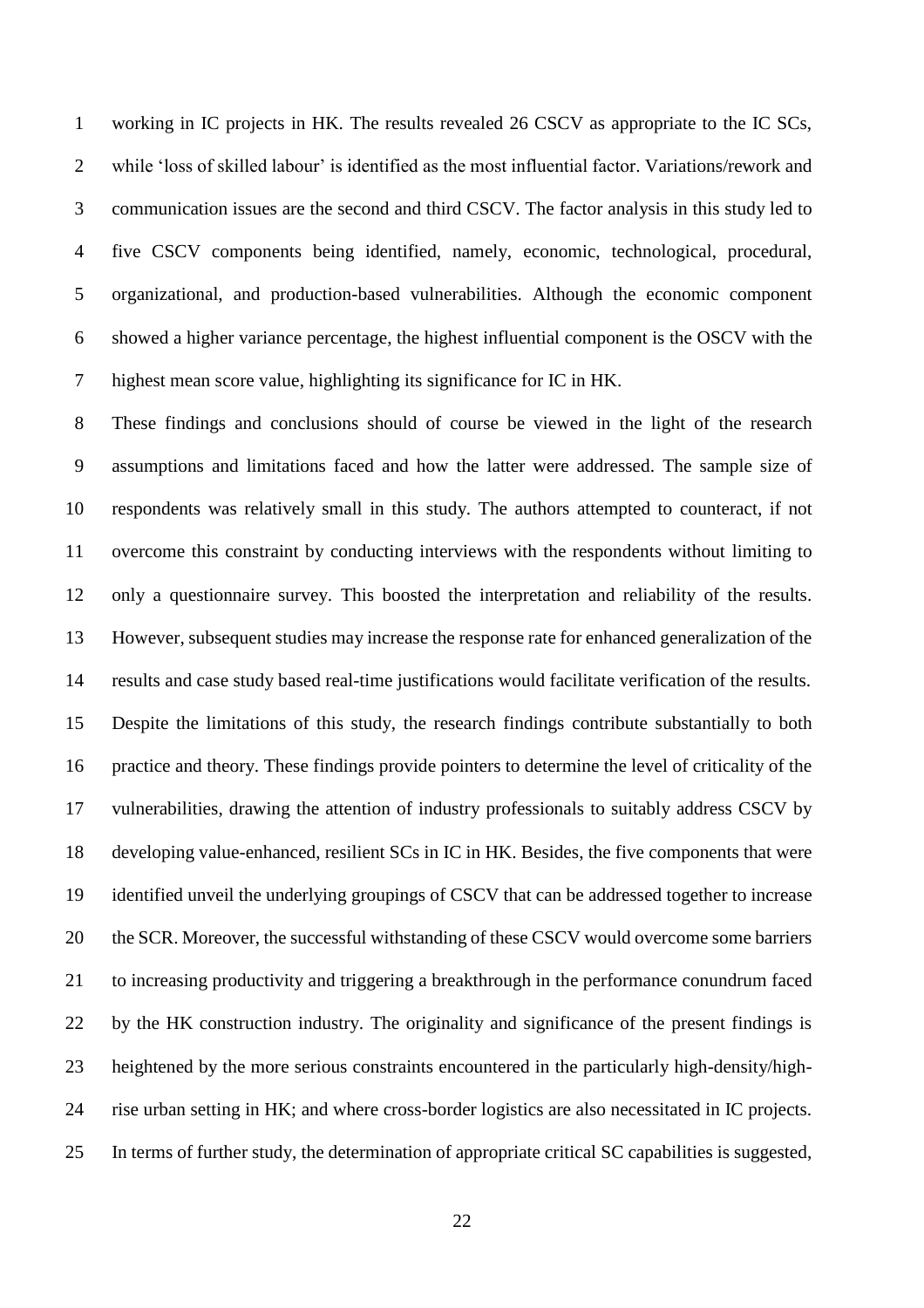- to proactively combat the identified CSCV proactively. Looking ahead from another angle, an
- evaluation model to assess SCR in IC in HK could also be developed by first evaluating the
- degrees of vulnerability of different underlying components, as well as the individual CSCV
- themselves, so that more attention could be paid to the relatively more extensive (in numbers)
- and intensive (in potential impact CSCV in IC in HK.

## **Acknowledgement**

 The authors wish to gratefully acknowledge the HK PhD Fellowship Scheme, the Policy Innovation and Co-ordination Office, and Research Institute for Sustainable Urban Development of The Hong Kong Polytechnic University for the funding support to the research, which contributed to the preparation of this paper.

## **References**

- Adabre, M.A. and Chan, A.P., 2019. Critical success factors for sustainable affordable housing. *Building and Environment*, 156, pp.203-214.
- Ahmad, S.B.S., Mazhar, M.U., Bruland, A., Andersen, B.S., Langlo, J.A. and Torp, O., 2020. Labour productivity statistics: a reality check for the Norwegian construction industry. *International Journal of Construction Management*, 20(1), pp.39-52.
- Bao, Z., Lee, W.M. and Lu, W., 2020. Implementing on-site construction waste recycling in Hong Kong: Barriers and facilitators. *Science of The Total Environment*, *747*, p.141091.
- Brown, J.D., 2002. The Cronbach alpha reliability estimate. *JALT Testing & Evaluation SIG Newsletter*, *6*(1).
- C21, 1999. *Reinventing Construction,* Construction 21 Review Committee, Ministry of Manpower and Ministry of National Development, Singapore.
- Chan A.P.C., Darko A., Olanipekun A.O., and Ameyaw E.E., 2018 Critical barriers to green building technologies adoption in developing countries: the case of Ghana, *Journal of Cleaner Production*. 172, pp.1067–1079.
- Chowdhury, M.M.H., Quaddus, M. and Agarwal, R., 2019. Supply chain resilience for performance: role of relational practices and network complexities. *Supply Chain Management: An International Journal*. 24(5), pp.659-676.
- Chiang, Y.H., Chan, E.H.W. and Lok, L.K.L., 2006. Prefabrication and barriers to entry—a case study of public housing and institutional buildings in Hong Kong. *Habitat International,* 30(3), pp.482-499.
- CICID, 2011. Summary Report, Symposium: Construction Industry Development Comparison and Acceleration, 18 Jan. 2011, Centre for Innovation in Construction and Infrastructure Development, The University of Hong Kong, 14p. [http://www.civil.hku.hk/cicid/3\\_events/102/102\\_summary\\_report.pdf](http://www.civil.hku.hk/cicid/3_events/102/102_summary_report.pdf) <accessed 13Oct. 2020>
- CIRC, 2001. *Construct for Excellence*, Construction Industry Review Committee (CIRC), HKSAR Government, Hong Kong.
- Construction Industry Council. 2019. "*A Comprehensive Productivity Appraisal of the Hong Kong Construction Industry*." Available at: http://www.cic.hk/files/page/56/CIC-HKU\_CPA%20Summary.pdf (accessed 2 July 2019).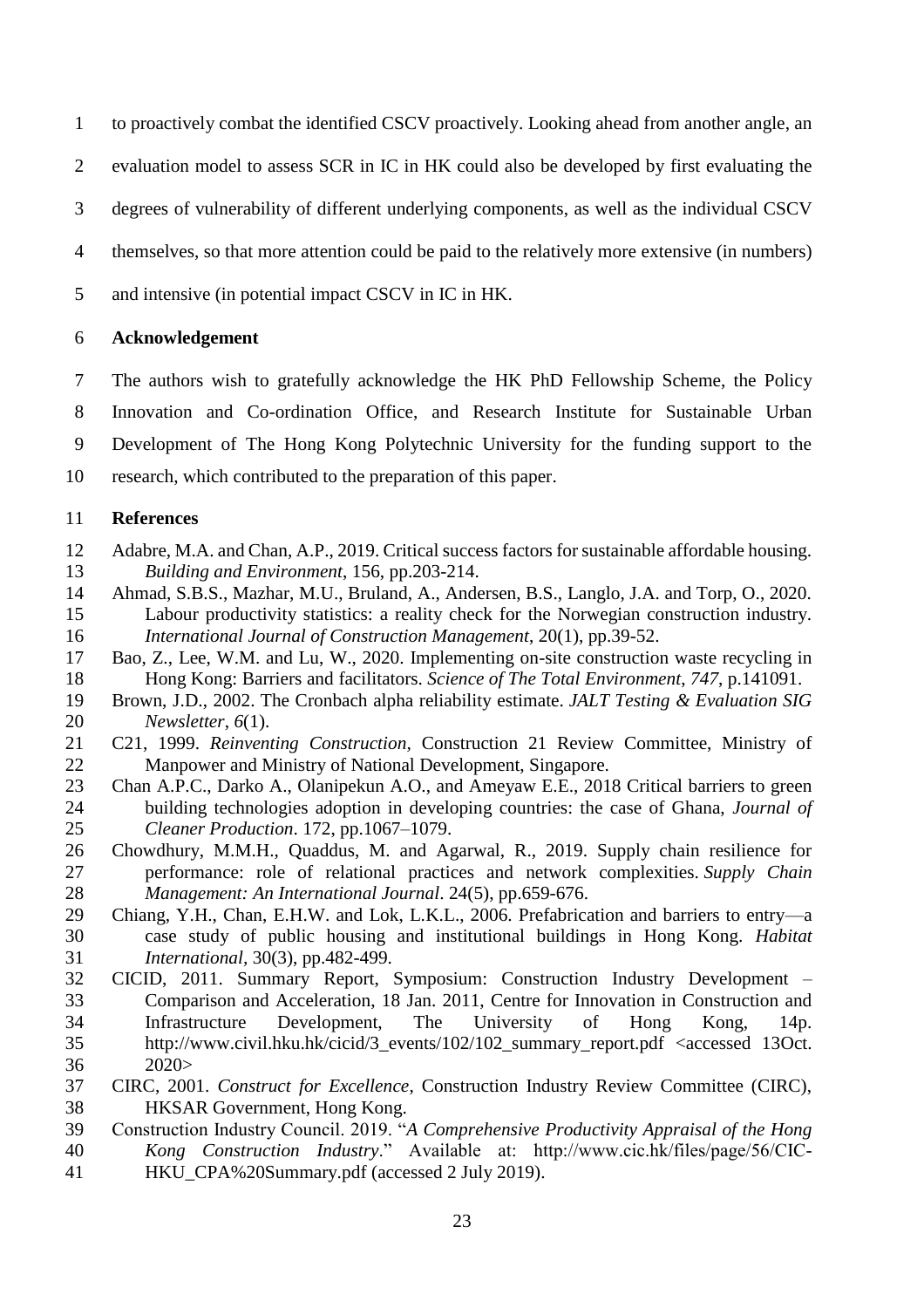- 1 Darko, A. and Chan, A.P.C., 2018. Strategies to promote green building technologies adoption<br>2 in developing countries: The case of Ghana. Building and Environment, 130, pp.74-84. 2 in developing countries: The case of Ghana. *Building and Environment*, 130, pp.74-84.<br>
2 Du, J., Jing, H., Castro-Lacouture, D. and Sugumaran, V., 2019. Multi-agent simulation for
- Du, J., Jing, H., Castro-Lacouture, D. and Sugumaran, V., 2019. Multi-agent simulation for managing design changes in prefabricated construction projects. *Engineering, Construction and Architectural Management*. 27(1), pp.270-295.
- 6 Dziuban, C.D. and Shirkey, E.C., 1974. When is a correlation matrix appropriate for factor<br>7 analysis? Some decision rules. *Psychological bulletin*, 81(6), p.358. analysis? Some decision rules. *Psychological bulletin*, 81(6), p.358.
- Egan, 1998. *Rethinking Construction*, 40 p., DETR, HMSO, UK.
- Ekanayake, E. M. A. C., Shen, G. Q. P. and Kumaraswamy, M. 2019. Managing Vulnerabilities
- and Capabilities for Supply Chain Resilience in Industrialised Construction. In proceedings of the *ARCOM2019 Conference*. 02-04 September 2019 at Leeds Beckett University, Leeds, United Kingdom. pp.811-820.
- Ekanayake, E.M.A.C., Shen, G.Q., Kumaraswamy, M.M. and Owusu, E.K., 2020. Identifying supply chain vulnerabilities in industrialized construction: an overview. *International Journal of Construction Management*, DOI:10.1080/15623599.2020.1728487.
- Enshassi, M.S., Walbridge, S., West, J.S. and Haas, C.T., 2019. Integrated risk management framework for tolerance-based mitigation strategy decision support in modular construction projects. *Journal of Management in Engineering*, *35*(4), p.05019004.
- Gibb, A.G., 1999. *Offsite fabrication: prefabrication, preassembly and modularisation*. John 20 Wiley & Sons.
- Goodier, C., Gibb, A., Mancini, M., Turck, C., Gjepali, O. and Daniels, E., 2019, Modularisation and offsite in engineering construction: an early decision-support tool. In Proceedings of the *Institution of Civil Engineers-Civil Engineering*, 172(6), pp.3-14.
- Hwang, B. G., M. Shan, and K. Y. Looi. 2018. "Key constraints and mitigation strategies for prefabricated prefinished volumetric construction." *Journal of Cleaner Production*. 183(May), pp.183–193.
- Jiang, R. Mao, C. Hou, L. Wu, C. and Tan, J. A, 2018. SWOT analysis for promoting offsite construction under the backdrop of China's new urbanisation. *Journal of Cleaner Production,* 173, pp.225–234.
- Joint Practice Note, 2002. *Joint practice note no. 2*: Second package of incentives to promote green and innovative buildings. Jointly issued by Buildings Department, Lands Department and Planning Department, February.
- Kadir, A. M., Lee, W.,Jaafar, M.,Sapuan, S. and Ali, A. 2005. Factors affecting construction labour productivity for Malaysian residential projects. *Structural survey*, 23, 42-54.
- Kaiser, H.F. 1974. An index of factorial simplicity, *Psychometrika*, 39 (1), pp.31–36.
- Kisi, K.P., Mani, N., Lee, N., Shrestha, J., Shrestha, K. and Kayastha, R., 2019, June. Opportunities and Challenges for Module Construction in Developing Nations: A Case Study in the Nepalese Construction Industry. In *7th Canadian Society for Civil Engineers (CSCE) Annual Conference*
- Langston, C., 2016, The reliability of currency and purchasing power parity conversion for international project cost benchmarking. *Benchmarking: An International Journal*, 23 (1), pp.61-77.
- Le, Y., M. Shan, A. Chan, and Y. Hu. 2014. Investigating the causal relationships between causes of and vulnerabilities to corruption in the Chinese public construction sector. *Journal of Construction Engineering and Management*, 140 (9):05014007.
- Li, C. Z., Xu, X., Shen, G. Q., Fan, C., Li, X. and Hong, J. 2018. A model for simulating schedule risks in prefabrication housing production: A case study of six-day cycle assembly activities in Hong Kong. *Journal of Cleaner Production*, 185, pp.366-381.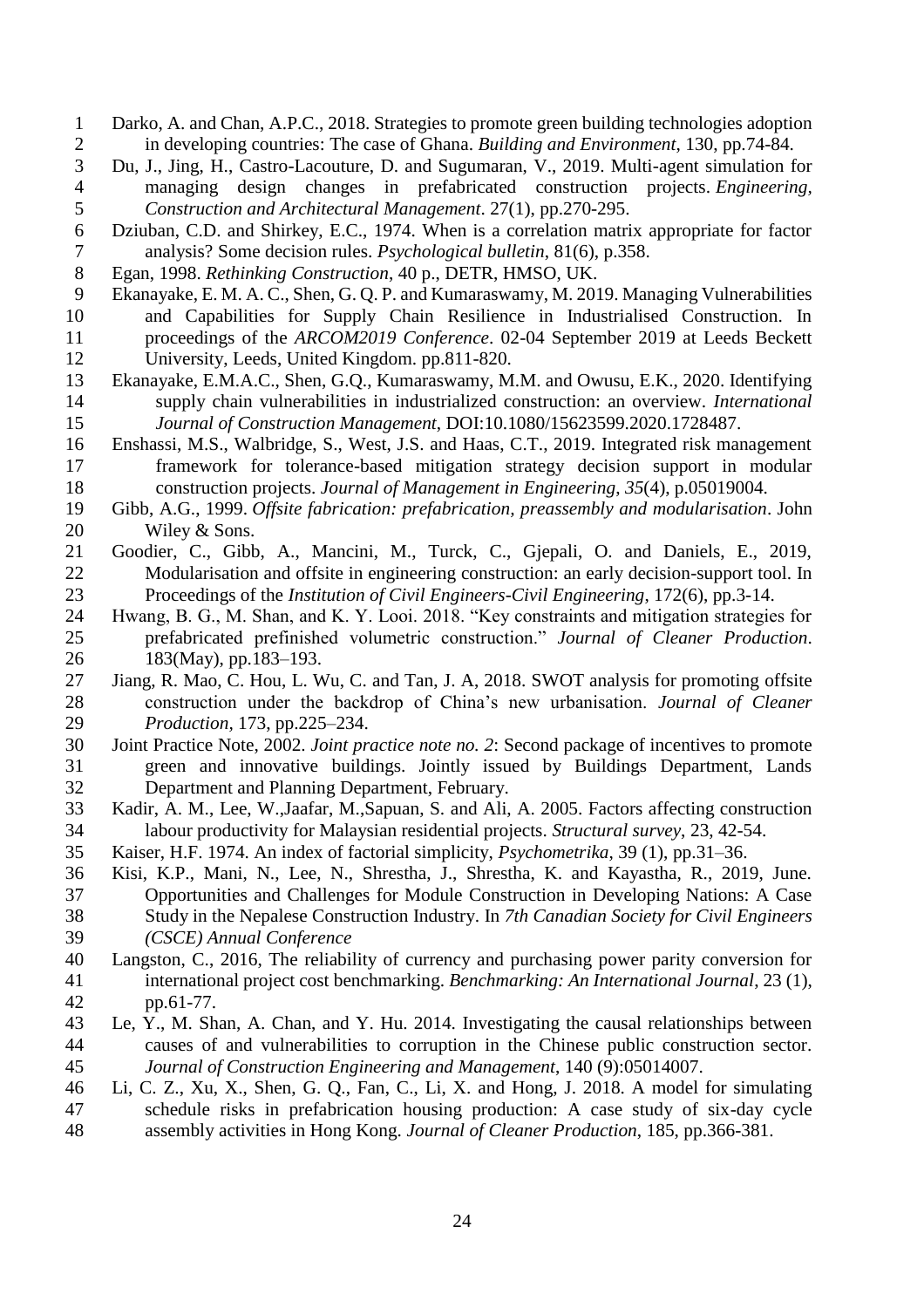- 1 Li, H., Guo, H.L., Skitmore, M., Huang, T., Chan, K.Y.N. and Chan, G., 2011. Rethinking<br>2 prefabricated construction management using the VP-based IKEA model in Hong Kong. prefabricated construction management using the VP-based IKEA model in Hong Kong. *Construction Management and Economics*, 29(3), pp.233-245.
- Luo, L., Qiping Shen, G., Xu, G., Liu, Y. and Wang, Y., 2019. Stakeholder-Associated Supply Chain Risks and Their Interactions in a Prefabricated Building Project in Hong Kong. *Journal of Management in Engineering*, 35(2), p.05018015.
- McKnight, P.E. and Najab, J., 2010. Mann‐Whitney U Test. *The Corsini encyclopedia of psychology,* pp.1-1.
- Meinel, U. and Abegg, B. 2017. A multi-level perspective on climate risks and drivers of entrepreneurial robustness – Findings from sectoral comparison in alpine Austria. *Global Environmental Change*, 44, pp.68-82.
- Mok, K. Y., G. Q. Shen, and J. Yang. 2015. Stakeholder Management Studies in Mega Construction Projects: A Review and Future Directions. *International Journal of Project Management,* 33 (2): pp.446–457.
- Mooi, E., M. Sarstedt, and I. Mooi-Reci. 2018. *Principal component and factor analysis*. In Market research: The process, data, and methods using Stata, 265–311. Singapore: Springer.
- Osei-Kyei, R. and Chan, A.P. 2017. Developing a project success index for public–private partnership projects in developing countries. *Journal of Infrastructure Systems,* 23(4), p.04017028.
- Ott, R.L. and Longnecker, M.T. 2015. *An introduction to statistical methods and data analysis*. Nelson Education
- Owusu, E. K., and Chan, A.P. 2018. Barriers affecting effective application of anticorruption measures in infrastructure projects: Disparities between developed and developing countries. *Journal of Management in Engineering*, 35(1), p.04018056.
- Pallant, J. 2011. *SPSS survival manual: A step by step guide to data analysis using SPSS*. 4th ed. Crows Nest, Australia: Allen & Unwin.
- 28 Pettit, T.J., Croxton, K.L. and Fiksel, J., 2019. The evolution of resilience in supply chain management: a retrospective on ensuring supply chain resilience. *Journal of Business*  management: a retrospective on ensuring supply chain resilience. *Journal of Business Logistics*, 40(1), pp.56-65.
- Razali, N.M. and Wah, Y.B., 2011. Power comparisons of shapiro-wilk, kolmogorov-smirnov, lilliefors and anderson-darling tests. *Journal of statistical modeling and analytics*, *2*(1), pp.21-33.
- Sabahi, S. and Parast, M.M., 2020. Firm innovation and supply chain resilience: a dynamic capability perspective. *International Journal of Logistics Research and Applications*, *23*(3), pp.254-269.
- Shahparvari, M., Robinson, H., Fong, D. and Ebohon, O.J., 2019. Exploiting automated technologies for reduction of rework in construction housing supply chain.
- Tavakol, M. and Dennick, R., 2011. Making sense of Cronbach's alpha. International journal of medical education, 2, p.53.
- Trading Economics. 2020. "*Hong Kong GDP*." Available at:<https://tradingeconomics.com/> hong-kong/gdp (accessed 8 Oct 2020).
- Tran, H. T. T., Childerhouse, P. and Deakins, E. 2016. Supply chain information sharing: challenges and risk mitigation strategies. *Journal of Manufacturing Technology Management*, 27, pp.1102-1126.
- Van Der Vegt, G. S., Essens, P., Wahlström, M. and George, G. (2015). *Managing risk and resilience.* Academy of Management Briarcliff Manor, New York.
- Wang, J., S. U., K. and Wu, Y. 2018. The Reliable Facility Location Problem Under Random Disruptions. *Wireless Personal Communications*, pp.1-15.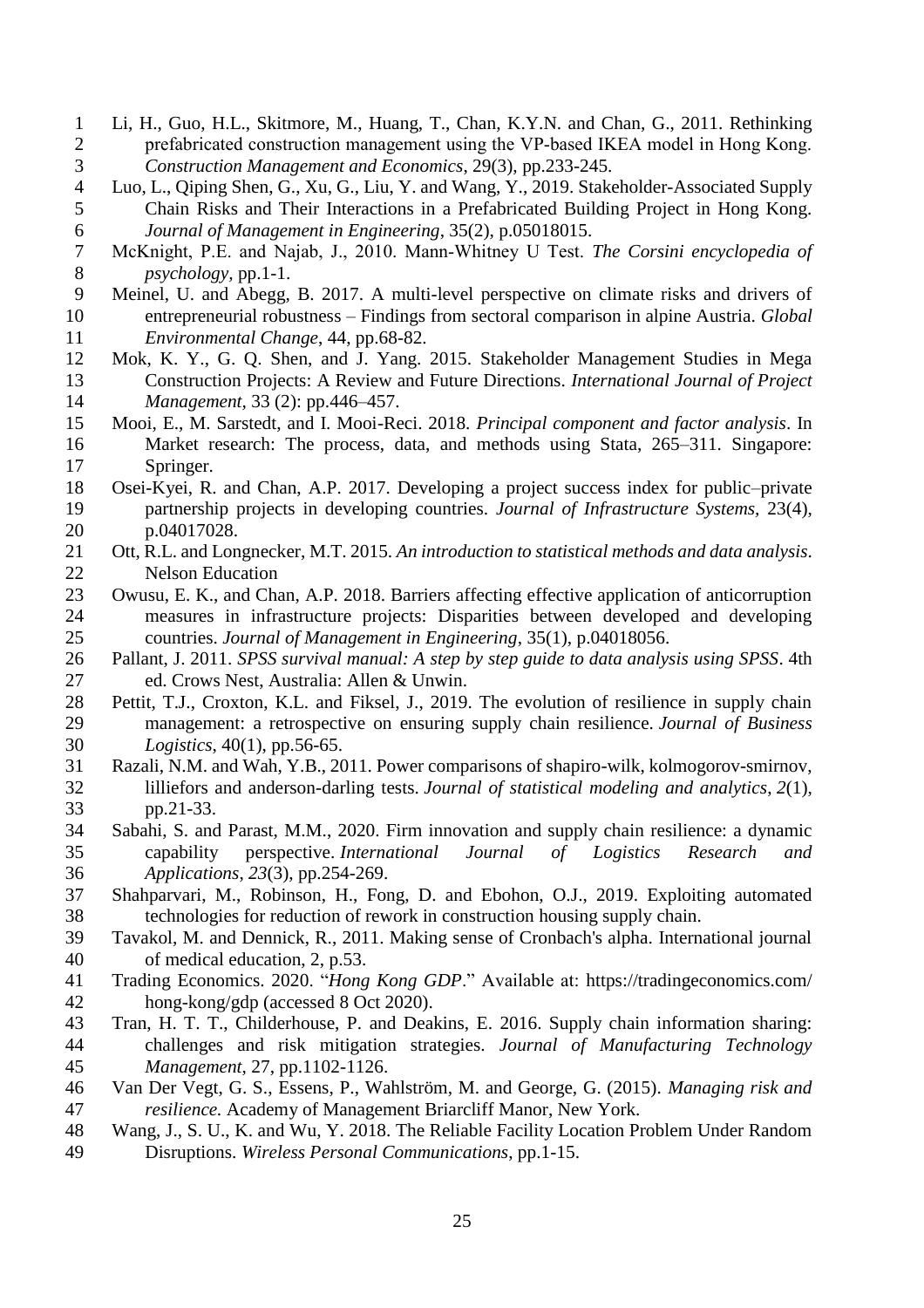- 1 Wang, Z.L., Shen, H.C. and Zuo, J. 2019. Risks in Prefabricated Buildings in China:<br>2 Importance-Performance Analysis Approach. Sustainability, 11(12), p.3450. 2 Importance-Performance Analysis Approach. *Sustainability*, 11(12), p.3450.<br>3 Wu, P., Xu, Y., Jin, R., Lu, Q., Madgwick, D. and Hancock, C.M., 2019. Percepti
- Wu, P., Xu, Y., Jin, R., Lu, Q., Madgwick, D. and Hancock, C.M., 2019. Perceptions towards 4 risks involved in offsite construction in the integrated design & construction project 5 delivery. *Journal of Cleaner Production*, 213, 899-914.
- 6 Wuni, I.Y. and Shen, G.Q., 2020. Critical success factors for management of the early stages of prefabricated prefinished volumetric construction project life cycle. *Engineering*, 7 of prefabricated prefinished volumetric construction project life cycle. *Engineering,*  8 *Construction and Architectural Management*. DOI:10.1108/ECAM-10-2019-0534
- 9 Zainal, N. A. and Ingirige, B. 2018. The dynamics of vulnerabilities and capabilities in 10 improving resilience within Malaysian construction supply chain. *Construction*  11 *Innovation.* 18(4), pp.412-432.<br>12 Zavala, A., Nowicki, D., and Rami
- Zavala, A., Nowicki, D., and Ramirez-Marquez, J. E. 2019. Quantitative metrics to analyze 13 supply chain resilience and associated costs. Proceedings of the Institution of Mechanical<br>14 Engineers. Part O: Journal of Risk and Reliability. 233(2). pp.186-199. 14 Engineers, *Part O: Journal of Risk and Reliability*. 233(2), pp.186-199.
- 15 Zhai, Y., Chen, K., Zhou, J.X., Cao, J., Lyu, Z., Jin, X., Shen, G.Q., Lu, W. and Huang, G.Q., 16 2019. An Internet of Things-enabled BIM platform for modular integrated construction: 17 A case study in Hong Kong. *Advanced Engineering Informatics*, 42, p.100997.
- 18 Zhai, Y., Zhong, R.Y., Li, Z. and Huang, G., 2017. Production lead-time hedging and 19 coordination in prefabricated construction supply chain management. *International*  20 *Journal of Production Research*, 55(14), pp.3984-4002.
- 21 Zhang, B., Y. Le, B. Xia, and M. Skitmore. 2017. Causes of business to government corruption 22 in the tendering process in China. *Journal of Management Engineering*. 33 (2):05016022.
- 23

24 Table 1: Ranking of potential CSCV in IC in HK

| Code            | <b>Variables</b>                                  | <b>Mean</b> | <b>SD</b> | <b>SWT</b> | N value             | Rank           |
|-----------------|---------------------------------------------------|-------------|-----------|------------|---------------------|----------------|
| V03             | Loss of skilled workforce                         | 3.653       | 0.796     | 0.000      | 1.00 <sup>a</sup>   |                |
| V10             | Variations and/or rework                          | 3.586       | 0.886     | 0.000      | 0.97 <sup>a</sup>   | $\overline{2}$ |
| V <sub>02</sub> | Communication breakdown/issues                    | 3.520       | 0.991     | 0.000      | $0.94^{\mathrm{a}}$ | 3              |
| V08             | Transport disruptions including<br>port stoppages | 3.506       | 1.018     | 0.000      | $0.93^{a}$          | $\overline{4}$ |
| V13             | Safety hazards                                    | 3.426       | 0.791     | 0.000      | $0.89$ <sup>a</sup> | 5              |
| V <sub>09</sub> | <b>Quality</b> loss                               | 3.426       | 0.932     | 0.000      | $0.89$ <sup>a</sup> | 6              |
| V16             | Supply-demand<br>mismatch/shortages               | 3.320       | 0.856     | 0.000      | $0.84^{a}$          | $\overline{7}$ |
| V17             | Inappropriate supplier selection                  | 3.280       | 0.893     | 0.000      | $0.82^{a}$          | 8              |
| V19             | <b>Information</b> loss                           | 3.226       | 0.831     | 0.000      | 0.79a               | 9              |
| V20             | Technology failure                                | 3.200       | 0.821     | 0.000      | $0.78^{a}$          | 10             |
| V28             | Implication of new<br>laws/regulation             | 3.173       | 0.794     | 0.000      | 0.77 <sup>a</sup>   | 11             |
| V27             | Adverse weather                                   | 3.160       | 0.838     | 0.000      | 0.76 <sup>a</sup>   | 12             |
| V22             | Inadequate IT systems                             | 3.146       | 0.865     | 0.000      | $0.75^{\rm a}$      | 13             |
| V29             | Industry/market pressures                         | 3.146       | 0.800     | 0.000      | $0.75^{\rm a}$      | 14             |
| V12             | Systems/machines breakdown                        | 3.133       | 0.827     | 0.000      | $0.75^{\rm a}$      | 15             |
| V06             | Disruptions due to outsourcing                    | 3.093       | 1.001     | 0.000      | $0.73^{\rm a}$      | 16             |
| V23             | IT system failure                                 | 3.093       | 1.002     | 0.000      | $0.73^{a}$          | 17             |
| V36             | Cost overrun                                      | 2.960       | 0.845     | 0.000      | 0.66 <sup>a</sup>   | 18             |
| V33             | Price fluctuations                                | 2.960       | 0.892     | 0.000      | 0.66 <sup>a</sup>   | 19             |
| V26             | Economic policy                                   | 2.960       | 0.950     | 0.000      | 0.66 <sup>a</sup>   | 20             |
| V <sub>01</sub> | Labour strikes/disputes                           | 2.906       | 1.054     | 0.000      | $0.64^{\rm a}$      | 21             |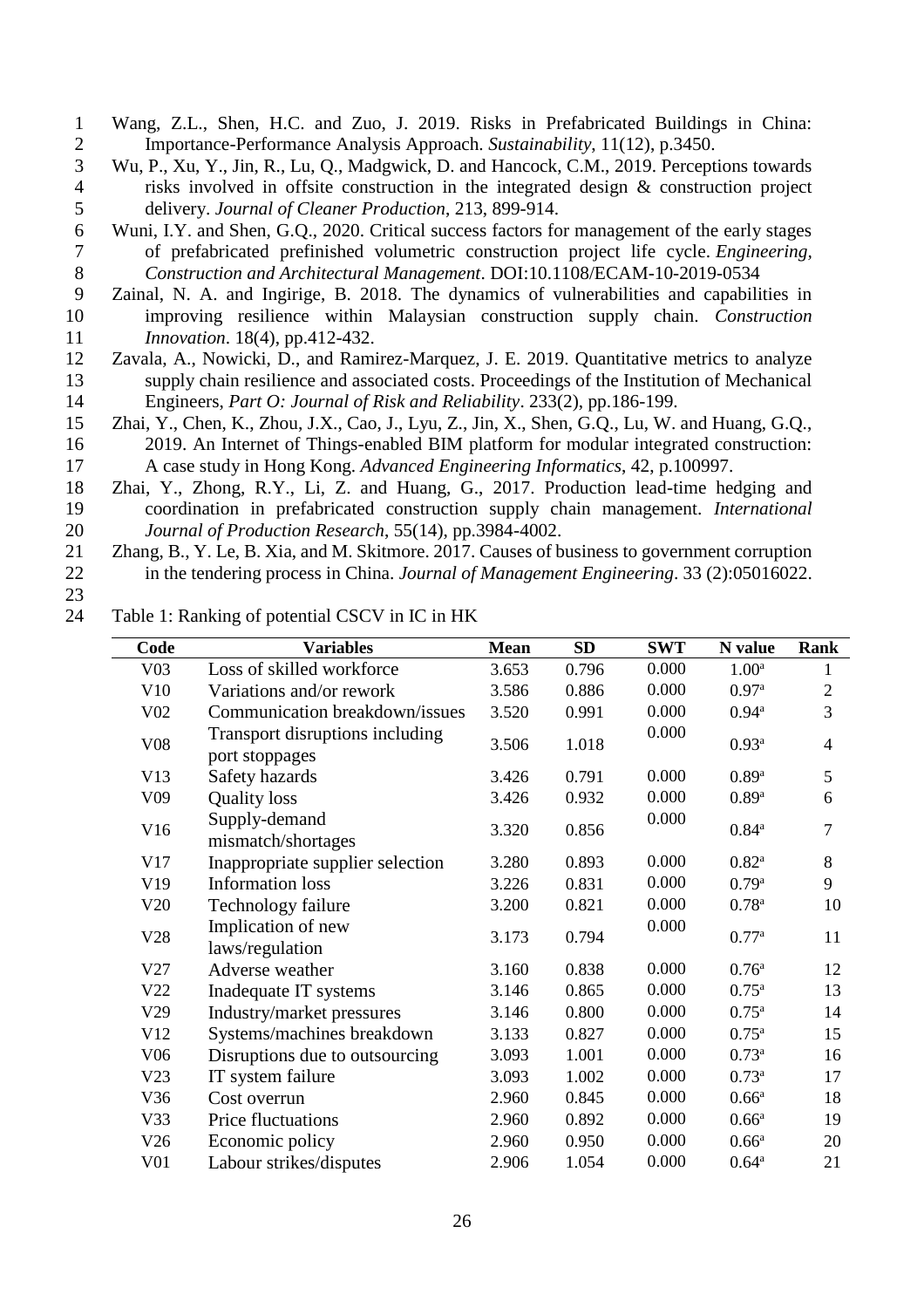| V31             | Physical damage to the<br>buildings/accidents         | 2.893 | 0.878 | 0.000 | $0.64^{\rm a}$      | 22 |
|-----------------|-------------------------------------------------------|-------|-------|-------|---------------------|----|
| V <sub>34</sub> | <b>Exchange rate fluctuations</b>                     | 2.866 | 0.859 | 0.000 | $0.62^{\rm a}$      | 23 |
| V21             | Information misuse                                    | 2.813 | 0.925 | 0.000 | $0.59$ <sup>a</sup> | 24 |
| V <sub>07</sub> | Poor project definition                               | 2.800 | 1.013 | 0.000 | 0.59 <sup>a</sup>   | 25 |
| V35             | Liability claims                                      | 2.653 | 0.779 | 0.000 | $0.52^{\rm a}$      | 26 |
| V14             | Site inventory losses/theft                           | 2.626 | 0.941 | 0.000 | 0.50                | 27 |
| V <sub>05</sub> | Loss of trust/fraud                                   | 2.480 | 0.875 | 0.000 | 0.43                | 28 |
| V11             | Utility disruptions <i>i.e.</i> electricity,<br>water | 2.453 | 0.842 | 0.000 | 0.42                | 29 |
| V32             | Cash flow issues                                      | 2.440 | 0.842 | 0.000 | 0.41                | 30 |
| V37             | Economic crises                                       | 2.440 | 0.775 | 0.000 | 0.41                | 31 |
| V24             | Natural disasters                                     | 2.360 | 0.924 | 0.000 | 0.37                | 32 |
| V <sub>04</sub> | Closing/selling off the<br>organisations              | 1.960 | 1.005 | 0.000 | 0.18                | 33 |
| V <sub>18</sub> | Forced take over by the client                        | 1.880 | 0.899 | 0.000 | 0.14                | 34 |
| V15             | Energy scarcity                                       | 1.826 | 0.828 | 0.000 | 0.11                | 35 |
| V <sub>25</sub> | Terrorism/war                                         | 1.680 | 0.917 | 0.000 | 0.05                | 36 |
| V30             | Epidemics/viruses/bacteria                            | 1.586 | 0.755 | 0.000 | 0.00                | 37 |

Note: SD = Standard Deviation

N Value = Normalization Value = (Mean-Minimum Mean)/(Maximum Mean-Minimum Mean)<br><sup>a</sup> indicates the normalised value > 0.50 and considered as a critical SCV

# 1

## 2 Table 2: Profile of Respondents

| Category                   | Number of   | <b>Relative</b> |  |
|----------------------------|-------------|-----------------|--|
|                            | respondents | frequency       |  |
| <b>Public Sector</b>       | 23          | 30.3            |  |
| Private Sector             | 42          | 55.3            |  |
| Both                       | 11          | 14.4            |  |
| Total                      | 76          | 100.0           |  |
| Contractor                 | 39          | 51.3            |  |
| Manufacturer               | 4           | 5.3             |  |
| Client                     | 15          | 19.7            |  |
| Designer                   | 11          | 14.5            |  |
| Transporter                | 1           | 1.3             |  |
| Other                      | 6           | 7.9             |  |
| Total                      | 76          | 100.0           |  |
| 1-5 Years' Experience      | 1           | 1.3             |  |
| 6-10 Years' Experience     | 18          | 23.7            |  |
| 11-20 Years' Experience    | 23          | 30.3            |  |
| Above 20 Years' Experience | 33          | 44.7            |  |
| Total                      | 76          | 100.0           |  |
| Director                   | 17          | 22.3            |  |
| Senior Manager             | 27          | 35.5            |  |
| Manager                    | 16          | 21.1            |  |
| <b>Other Staff</b>         | 16          | 21.1            |  |
| Total                      | 76          | 100.0           |  |

 $\frac{3}{4}$ 

## Table 3: Results of the factor analysis

Code Critical SCV affecting SCR in IC in HK Components

SWT = Shapiro-Wilk test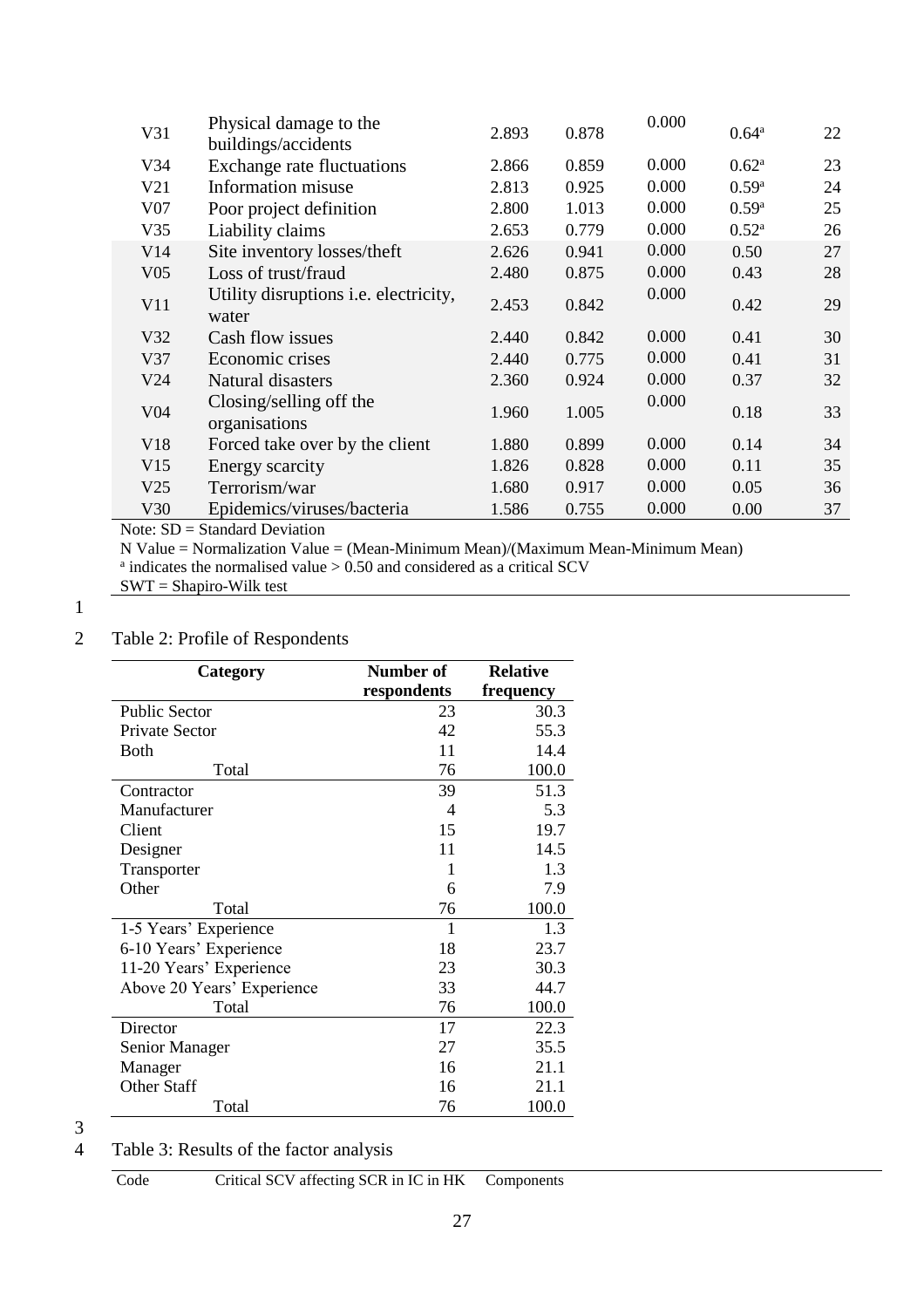|                                                             |                                                   | $\mathbf{1}$ | $\overline{c}$           | 3      | 4                        | 5                        | $\overline{\overline{x}} = \frac{\sum x_i}{n}$ |
|-------------------------------------------------------------|---------------------------------------------------|--------------|--------------------------|--------|--------------------------|--------------------------|------------------------------------------------|
| Component 1                                                 | Economic SCV (ESCV)                               |              |                          |        |                          |                          | 2.908                                          |
| V34                                                         | Exchange rate fluctuations                        | .867         |                          |        |                          |                          | 2.866                                          |
| V33                                                         | Price fluctuations                                | .818         |                          |        |                          | $\overline{a}$           | 2.960                                          |
| V35                                                         | Liability claims                                  | .812         |                          |        |                          |                          | 2.653                                          |
| V36                                                         | Cost overrun                                      | .746         |                          |        |                          | $\overline{\phantom{a}}$ | 2.960                                          |
| V29                                                         | Industry/market pressures                         | .648         |                          |        |                          |                          | 3.146                                          |
| V21                                                         | Information misuse                                | .533         |                          |        | $\overline{\phantom{a}}$ | $\overline{\phantom{a}}$ | 2.813                                          |
| V26                                                         | Economic policy changes                           | .455         | $\overline{\phantom{a}}$ |        |                          | $\overline{\phantom{a}}$ | 2.960                                          |
|                                                             | Component 2 Technological SCV (TSCV)              |              |                          |        |                          |                          | 3.250                                          |
| V20                                                         | Technology failure                                |              | .883                     | ÷      |                          |                          | 3.200                                          |
| V23                                                         | IT system failure                                 |              | .846                     |        |                          |                          | 3.093                                          |
| V22                                                         | Inadequate IT systems                             |              | .746                     |        |                          |                          | 3.146                                          |
| V19                                                         | <b>Information</b> loss                           |              | .656                     |        |                          |                          | 3.226                                          |
| V10                                                         | Variations/rework                                 |              | .511                     |        |                          |                          | 3.586                                          |
|                                                             | Component 3 Procedural SCV (PSCV)                 |              |                          |        |                          |                          | 3.226                                          |
| V13                                                         | Safety issues                                     |              |                          | .792   |                          | $\overline{a}$           | 3.426                                          |
| V28                                                         | Implication of new laws/regulation                |              |                          | .781   |                          | ÷.                       | 3.173                                          |
| V12                                                         | Systems/machines breakdown                        |              |                          | .743   |                          |                          | 3.133                                          |
| V08                                                         | Transport disruptions including port<br>stoppages |              |                          | .655   |                          |                          | 3.506                                          |
| V31                                                         | Physical damage to the buildings/accidents        |              |                          | .546   |                          |                          | 2.893                                          |
| Component 4                                                 | Organisational SCV (OSCV)                         |              |                          |        |                          |                          | 3.387                                          |
| V <sub>02</sub>                                             | Communication breakdown/issues                    |              |                          |        | .857                     | $\overline{a}$           | 3.520                                          |
| V <sub>03</sub>                                             | Loss of skilled workforce                         |              |                          |        | .663                     | $\overline{a}$           | 3.653                                          |
| V <sub>06</sub>                                             | Disruptions due to outsourcing                    |              |                          |        | .543                     | ÷,                       | 3.093                                          |
| V17                                                         | Inappropriate supplier selection                  |              |                          |        | .537                     |                          | 3.280                                          |
|                                                             | Component 5 Production-based SCV (PBSCV)          |              |                          |        |                          |                          | 3.217                                          |
| V <sub>09</sub>                                             | <b>Quality</b> loss                               |              |                          |        |                          | .820                     | 3.426                                          |
| V16                                                         | Supply-demand mismatch/shortages                  |              |                          |        | $\overline{\phantom{a}}$ | .756                     | 3.320                                          |
| V <sub>01</sub>                                             | Labour strikes/disputes                           |              |                          |        |                          | .637                     | 2.906                                          |
| Eigenvalue                                                  |                                                   | 6.254        | 3.736                    | 2.875  | 2.560                    | 1.512                    | $\blacksquare$                                 |
| Variance (%)                                                |                                                   | 24.054       | 14.371                   | 11.056 | 9.846                    | 5.814                    | $\overline{\phantom{0}}$                       |
| Cumulative variance (%)                                     |                                                   | 24.054       | 38.424                   | 49.480 | 59.326                   | 65.140                   |                                                |
| KMO measure of sampling adequacy                            |                                                   |              |                          |        |                          |                          | .700                                           |
| Bartlett's test of sphericity approximated chi-square<br>Df |                                                   |              |                          |        |                          |                          | 1228.963<br>325                                |
| Sig.                                                        |                                                   |              |                          |        |                          |                          | .000                                           |
|                                                             | Extraction Method: Principal Component Analysis.  |              |                          |        |                          |                          |                                                |

Rotation Method: Varimax with Kaiser Normalization.

 $\bar{x} = \sum x_i / n$ ; where  $\bar{x}$  = mean,  $\sum x_i$  = summation of sampled frequency;  $n$  = number of responses for a variable or the number of items in a specific component.

1 2

3

4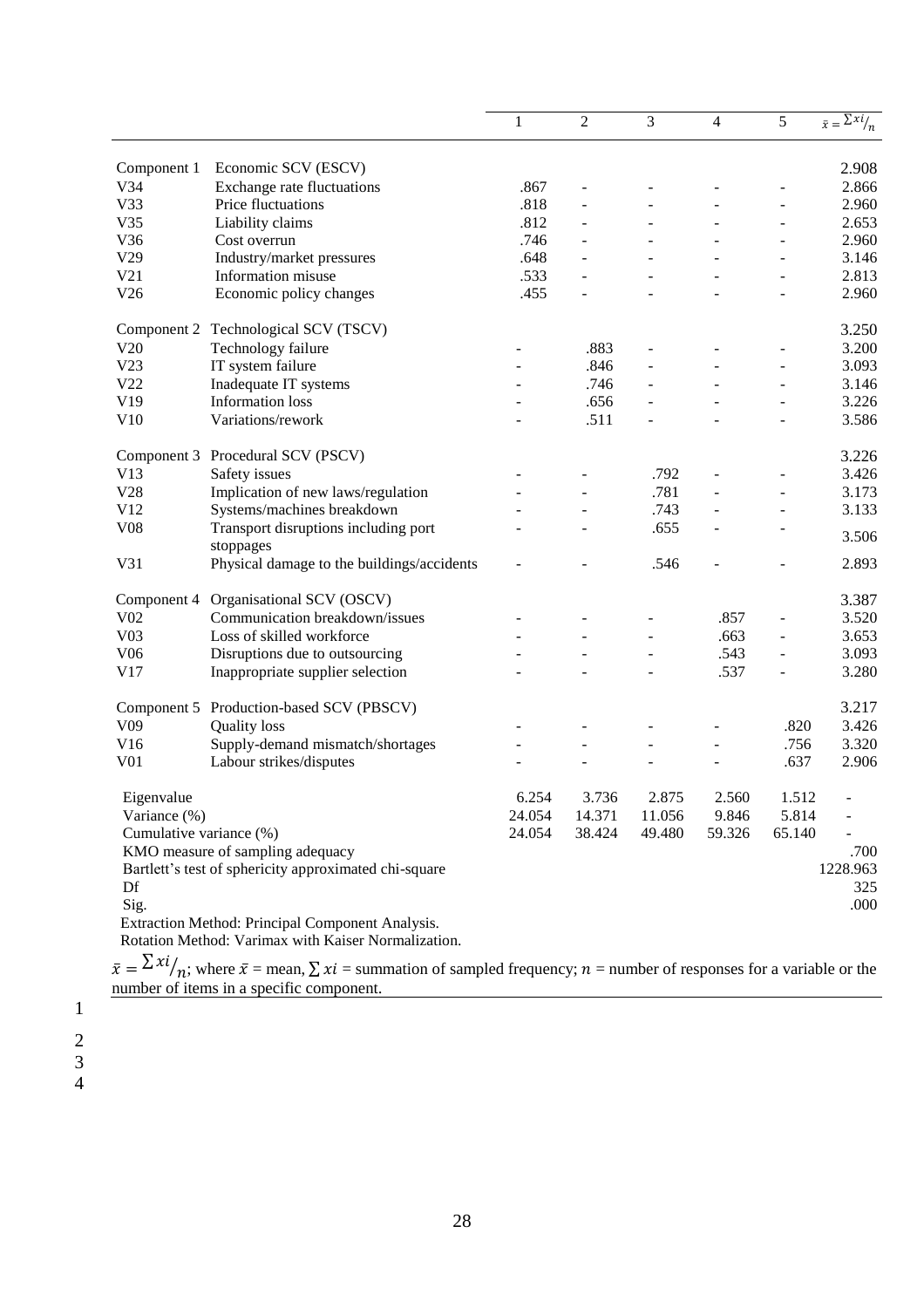

Figure 1: Research methods and flow in this study